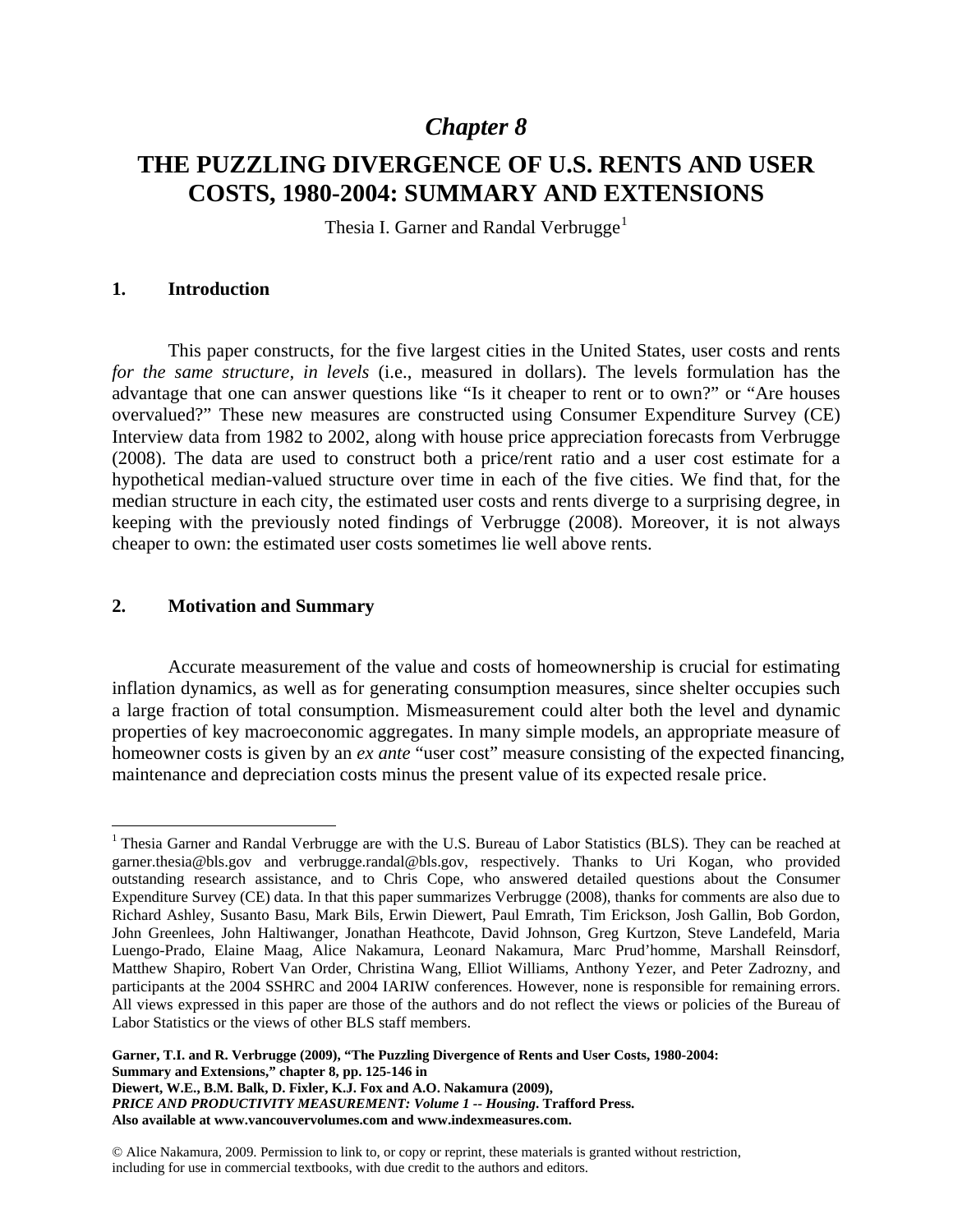Simple frictionless theory models imply that a house's rental price will equal its user cost. However, Verbrugge (2008) showed that in the case of U.S. housing data, standard (frictionless) *ex ante* user costs and rents diverge markedly, for extended periods of time, and yield different implications regarding the rental versus ownership choices that would maximize the incomes of the individuals involved over time: a seeming failure of arbitrage<sup>[2](#page-1-0)</sup> and a puzzle from the perspective of standard capital theory. It is well known that *ex post* user cost measures are typically *much* more volatile than the corresponding rent measures (see, e.g., Gillingham 1983). But *ex ante* user cost measures are of greater interest; theory suggests that rents should equal *ex ante* user costs, and *ex ante* user costs form the basis on which economic decisions are made. Prior to Verbrugge's paper, one might have expected a tighter empirical linkage between rents and *ex ante* user cost measures, since these measures involve expected rather than actual home price appreciation. Such considerations have led Diewert (2003) and others to suggest that, for official statistics purposes, *ex ante* user cost measures are superior to *ex post* measures.

Verbrugge (2008) constructed several estimates of *ex ante* user costs for U.S. homeowners and compared these to rents. That study had four novel findings, which are reviewed in more detail in section 5. To summarize: first, even if appropriately smoothed, *ex ante* user costs are far more volatile than rents. Indeed, their extreme volatility probably rules out the use of *ex ante* user costs as a measure of the costs of homeownership in consumer price indexes.[3](#page-1-1) Second, rents and user costs diverge not only in the short run, but gaps persist over extended periods of time, contradicting the hypothesis that user costs and rents are roughly equivalent measures of the cost of housing services in the medium run. Furthermore, rents do not appear to respond very quickly to their presumed theoretical determinants (see Verbrugge 2007b).

These findings constitute a puzzle to the standard theory, and cast grave doubt on the usefulness of currently available user cost measures for monitoring inflation. Third, despite these divergences, and despite the large size of the detached unit rental market, this earlier research suggests that there were no unexploited profit opportunities, due to the large transactions costs typifying real estate transactions. It seems clear that transactions costs must be incorporated into a user cost treatment of owned housing as Diewert (2007), Diewert and Nakamura (2009) and others suggest. What is less clear is the ultimate form that the resulting user cost measures will take; theory is only beginning to grapple with these issues (see, e.g., Martin 2004, Díaz and Luengo-Prado 2008, and Luengo-Prado et al. 2008). Finally, the use of theoretically-inferior expected appreciation measures (such as expected CPI inflation) yield user cost measures which feature less divergence; this suggests that rent inflation stickiness may play a key role in explaining the observed rent-user cost divergence.

<span id="page-1-0"></span> $2$ <sup>2</sup> Himmelberg, Mayer and Sinai (2005) focus on explaining house price dynamics, and ask whether these have been driven by bubbles or fundamentals. However, that study did not directly address the issue of rents versus user costs, since its measure of expected appreciation was a one-sided fifteen-year moving average. Such a measure cannot possibly reflect the covariance between interest rates and expected appreciation at higher frequencies, which is crucial for exploring the relationship between rents and *ex ante* user costs.

<span id="page-1-1"></span><sup>&</sup>lt;sup>3</sup> Statistics Iceland uses an estimate of user costs to compute shelter costs (Diewert, 2003; Guðnason and Jónsdóttir, 2006, 2009). In Iceland's user cost measure, CPI inflation is used in place of expected house price appreciation; real capital gains are thus ignored, with this choice being made on grounds of being outside the scope of the CPI. Of course, expected inflation will not generally equal expected house price appreciation. We also note that interest rate smoothing has recently been deemed necessary.

<span id="page-1-2"></span><sup>&</sup>lt;sup>4</sup> This accords with earlier work by Follain, Leavens and Velz (1993), DiPasquale and Wheaton (1992) and Blackley and Follain (1996). In contrast, Green and Malpezzi (2003) find a stronger relationship between rents and user costs.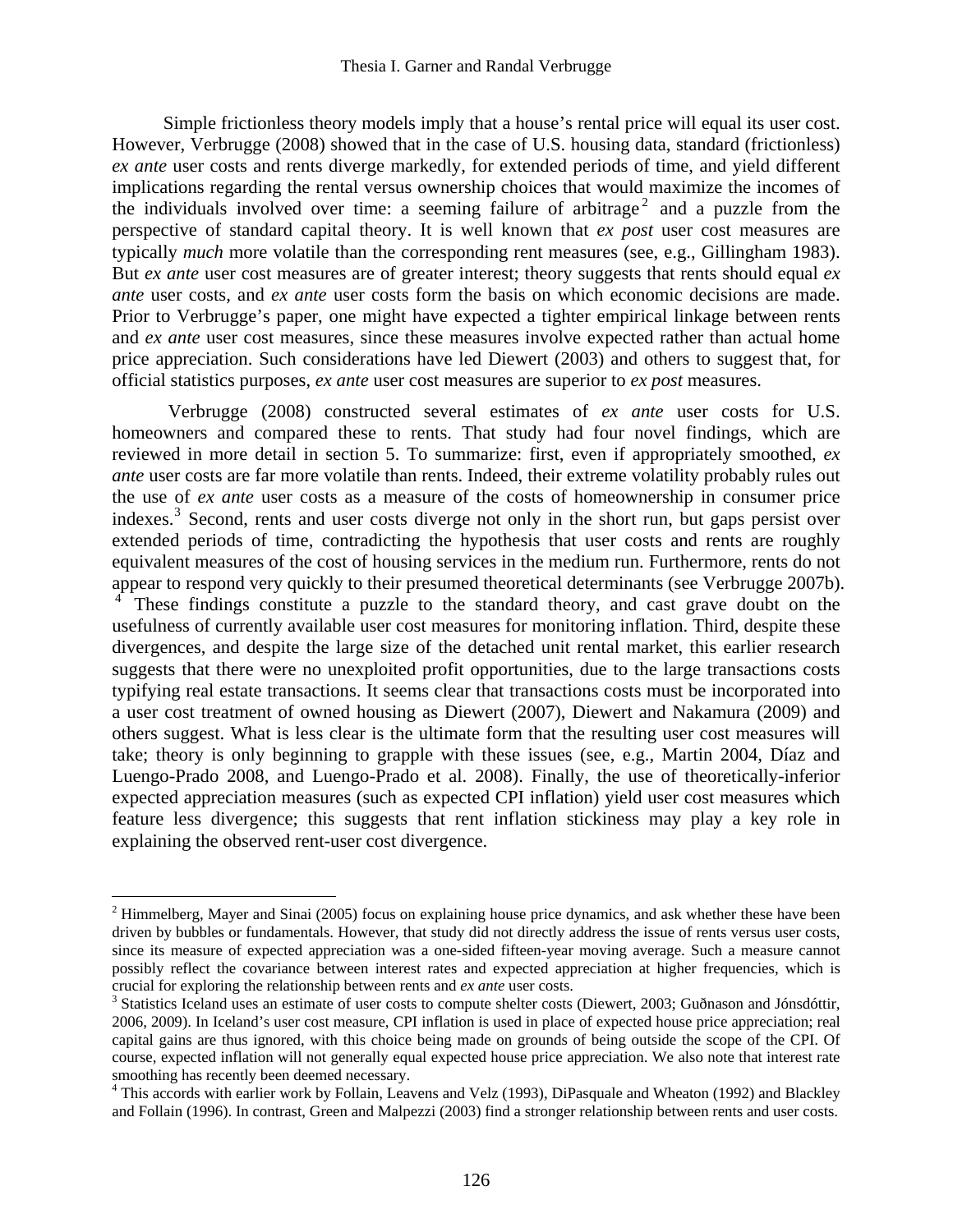As already noted, this paper extends Verbrugge (2008) by constructing, for the five largest cities in the United States, user costs and rents *for the same structure, in levels* (i.e., measured in dollars). The levels formulation is an advantage, since – as stressed by Smith and Smith (2006) – one cannot easily use the movements of indexes to answer questions like, "Is it cheaper to rent or to own?" or "Are houses overvalued?" One must have data on the value of a particular house *and* its associated rent level in order to directly compare that home's user cost to its rent.

 These new measures are constructed using Consumer Expenditure Survey (CE) Interview data from 1982 to 2002, along with house price appreciation forecasts from Verbrugge (2008). The CE asks owner-occupants to report the characteristics, current market value, and rental equivalence of their homes. We constructed a regression model for each city that relates the log of reported monthly rental equivalence to reported market value and housing characteristics. These estimates were used to predict the rent associated with a structure with median characteristics in each city. The property value of this median house was used to construct a user cost measure for this structure. We find that, for the median structure in each city, estimated user costs and rents diverge to a surprising degree, in keeping with the previously noted findings. It is not always cheaper to own: user costs, even after adjusting for the tax advantages to ownership, sometimes lie well above rents. Finally, the dynamics of the estimated price-to-rent ratio are generally similar to those found in conventional estimates based upon indexes, suggesting that the present study might be useful for scaling other estimates.

 The outline of the study is as follows. Section 3 describes the data. Section 4 discusses the construction of the user cost measures. Section 5 presents the findings of Verbrugge (2008), and section 6 presents new findings based upon CE data. Section 7 offers some conclusions.

### **3. Data Description**

 $\overline{a}$ 

 Several sources of data are used for this study and Verbrugge (2008). Data used include the internal U.S. Bureau of Labor Statistics (BLS) rental housing data, Consumer Expenditure (CE) Interview data, the Freddie Mac Conventional Mortgage Home Price Indexes (CMHPIs) for the United States and for 10 U.S. metropolitan areas, the U.S. Census Bureau's new home price index, the average contract rate on commitments for 30-year conventional fixed rate first mortgages in the United States, and CPI rent indexes for all-U.S. and for 10 metropolitan areas.

### **3.1 Consumer Expenditure Survey (CE) Data**

CE Interview data collected between 1982 and  $2002<sup>5</sup>$  $2002<sup>5</sup>$  $2002<sup>5</sup>$  from five of the largest cities in the United States were used as the basis for estimating user costs and rents for the same structure. CE Interview survey data have been collected on a continuing basis since 1980. On behalf of the

<span id="page-2-0"></span> $<sup>5</sup>$  Data for more recent years are not considered since the character of the data changed markedly in 2003;</sup> improvements to the data collection instrument resulted in higher responses to the rental equivalence question.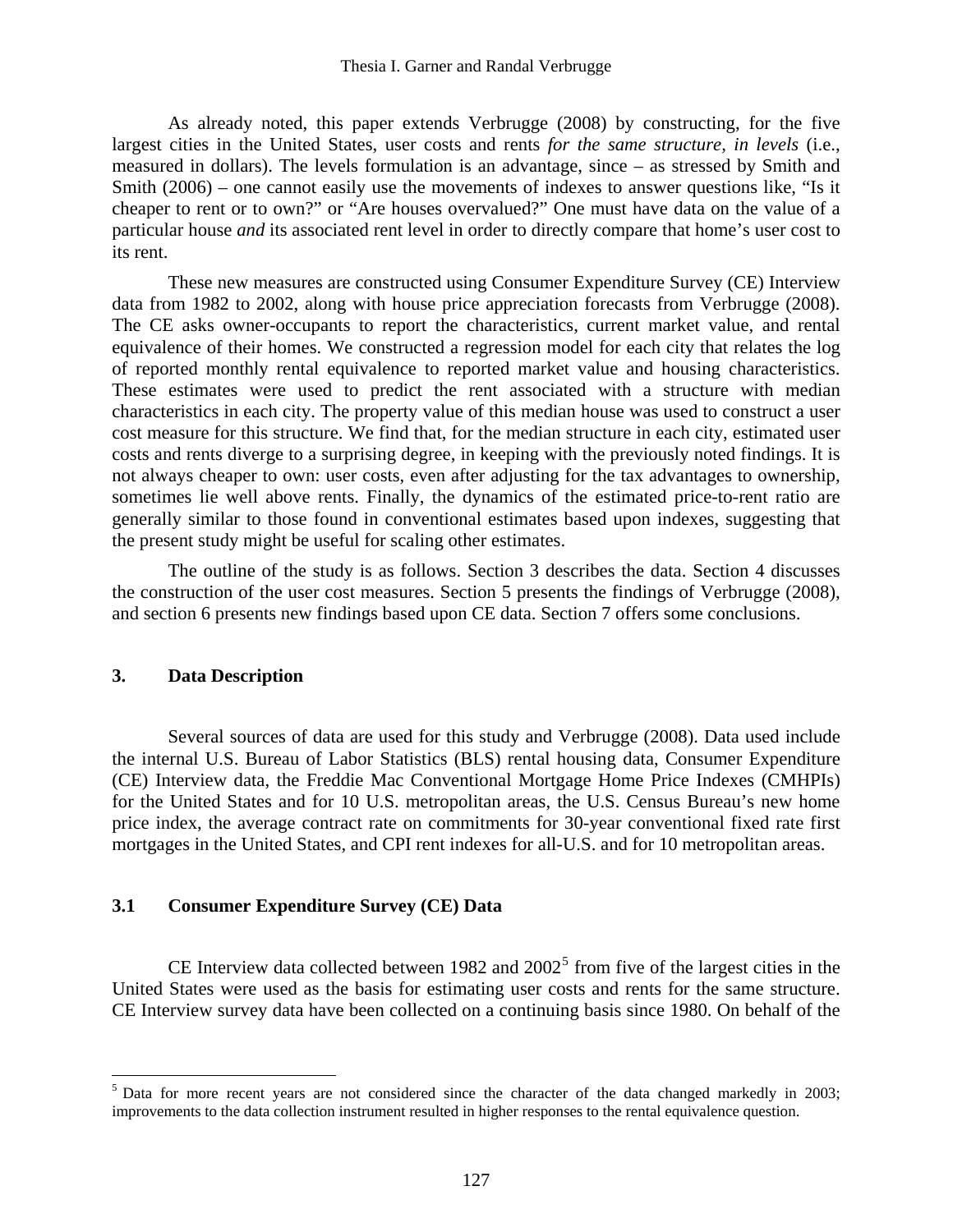BLS, the U.S. Census Bureau collects data from consumer units<sup>[6](#page-3-0)</sup> using personal interviews for this survey. The CE Interview is designed so that each consumer unit in the sample is interviewed over five consecutive quarters, once every three months. The first interview is used to bound expenditure estimates using one-month recall, and to collect other basic data such as housing unit characteristics (e.g., number of rooms). Interviews two through five are used to collect detailed expenditures and related information from the three months prior to each interview, and for the current month in some cases (e.g., rental equivalence).

 Among the data collected in the CE Interview are estimated current market values and "rental equivalences" or rental values for owner-occupied and vacation homes. Current market value is asked only in the first interview (if the property was currently owned), and is subsequently inventoried to the following interviews.<sup>[7](#page-3-1)</sup> Since July 1993, the rental values for owner-occupants have been collected each quarter, rather than only once as was the case earlier. Consumer units are asked, "About how much do you think this property would sell for on today's market?" and "If someone were to rent your home today, how much do you think it would rent for monthly, unfurnished and without utilities?"

 For this study, a number of restrictions were placed upon the data. Only owner-occupied housing was considered. None of the costs of this housing could have been paid for by Federal, State, or local government. Only second interview data were used; this ensured that market values and rental equivalences referred to the same time period (pre-July1993 data) or to quarters that were adjacent (post-June 1993 data). The only exception would be for newly acquired properties. If the property value, rental equivalence, or number of rooms in the housing unit was missing or imputed, the observation was dropped from the sample. This reduced the sample significantly. In addition, since regression analysis was to be used to estimate the predicted rental values of property types, we wanted to reduce the effect of overly influential observations. Observations were dropped from the sample if the ratio of property value to rental equivalence was plus or minus 2.5 times the standard deviation of the mean of the ratios. This resulted in only 45 observations being dropped. Additional outlier treatment is discussed in section 6.

 As noted above, we restricted our attention to five of the largest cities in the United States, to facilitate comparisons of results from this study with those of Verbrugge (2008). In particular, homeowners living in the following primary sampling units (the geographic area designation used for sample selection) were included in the study sample: New York City and New York-Connecticut suburbs; Philadelphia-Wilmington-Atlantic City, PA-NJ-DE-MD; Chicago-Gary-Kenosha, IL-IN-WI; Houston-Galveston-Brazoria, TX; and Los Angeles County and Los

<span id="page-3-0"></span><sup>&</sup>lt;sup>6</sup> A consumer unit is defined as: (1) all members of a particular housing unit who are related by blood, marriage, adoption, or some other legal arrangement, such as foster children; (2) a person living alone or sharing a household with others, or living as a roomer in a private home, lodging house, or in permanent living quarters in a hotel or motel, but who is financially independent; or (3) two or more unrelated people living together who share certain major expenditures. Financial independence is determined by the three major expense categories: housing, food, and other living expenses. To be considered financially independent, at least two of the three major expense categories are to be provided entirely, or in part, by the respondent. Students living in university sponsored housing are included in the sample as separate consumer units. (See http://stats.bls.gov/CE/csxgloss.htm) 7

<span id="page-3-1"></span>If a property is owned when the first interview takes place, the interview respondent is asked to estimate the current market value of the property as of the date of the interview. If a property is acquired in a later interview, the current market value of the property is collected as of the time of the first interview after acquisition of the property. Beginning in April 2007, the market value of owner-occupied housing and vacation homes has been asked each quarter, rather than only once.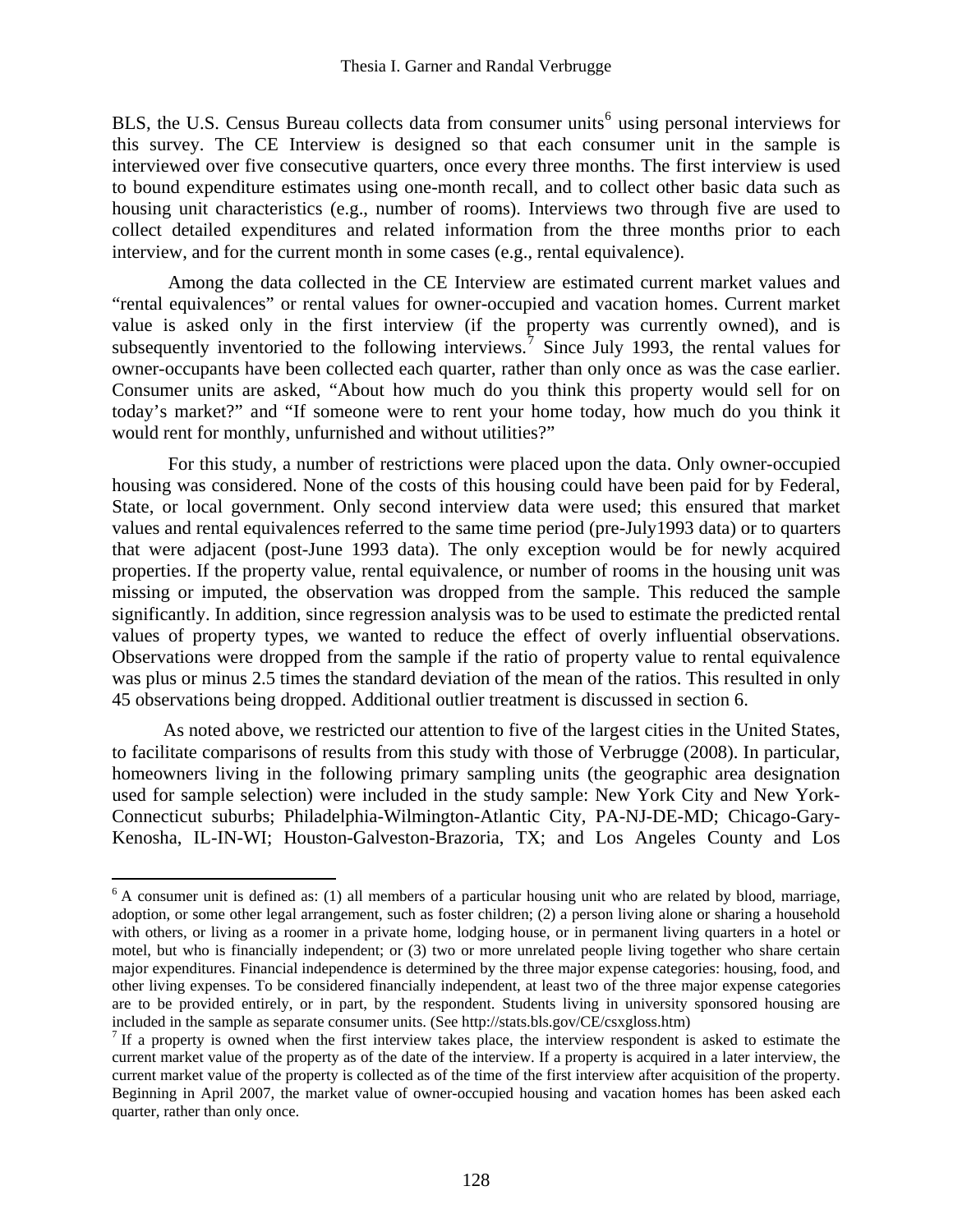Angeles suburbs, CA. The regression model was run for each year for each of the five geographic areas.

 The total number of second interview reports from owner-occupants whose housing was not paid for by the government is 9,243 for the 1982-2002 time period. Our restrictions regarding missing and imputed data and outliers further reduced the sample size to 4,952; this is about 54 percent of the base sample of owners.

## **3.2 House Price Indexes**

 The CMHPI indexes, like the more widely known Office of Federal Housing Enterprise Oversight (OFHEO) indexes, are quarterly house price indexes constructed using a weighted repeat sales method (see Case and Shiller, 1987, 1989) based upon Freddie Mac/Fannie Mae repeat mortgage transactions data; the CMHPI construction is described in Stephens et al. (1995). The Census new home price index is an index which uses hedonic regression techniques to estimate a price index for constant quality *newly constructed* homes over time; independent variables include numbers of bedrooms and bathrooms, air conditioning, and so on. Verbrugge (2008) discusses potential benefits and weaknesses in these indexes. As will be noted below, however, the major conclusions do not depend upon whether the CMHPI, Census, or CE-based house price indexes are used.

## **3.3 Interest Rate and Marginal vs. Average User Cost**

 A key component in a user cost series is the interest rate. The choice of the interest rate is contentious. In one view, the interest rate used in a particular agent's user cost should correspond to their idiosyncratic opportunity cost of capital – the rate at which future nominal returns are discounted. However, the work of Wang, Basu and Fernald (2005) implies that the appropriate interest rate is rather the rate which corresponds to the risk associated with housing investment – and should thus include both a risk premium and a default premium. These considerations suggest the use of the current mortgage interest rate, which contains both a risk premium and a default premium. Further lending support to this view is the fact that actual debt in the house must be financed at a mortgage interest rate. (This choice is also convenient in that it leads to a simpler user cost expression.) However, as in the case of the house price index, the basic character of our results is not affected if the T-bill interest rate – a rate that contains neither a risk nor a default premium – is used in place of the mortgage interest rate.

 A second issue related to the interest rate is that of marginal versus average user cost. A quarterly user cost measure will most naturally be a *current* user cost, i.e., it will incorporate the current period home price and the current period interest rate. However, rent indexes generally do *not* share this temporal feature. Instead, these indexes are averages constructed from a sample of all existing rent contracts, rather than from a sample of *new* contracts each period; thus, these indexes are implicitly temporally aggregated, being averages of contracts that were renewed this month, renewed last month, and so on. Additionally, in the case of BLS rent indexes in particular,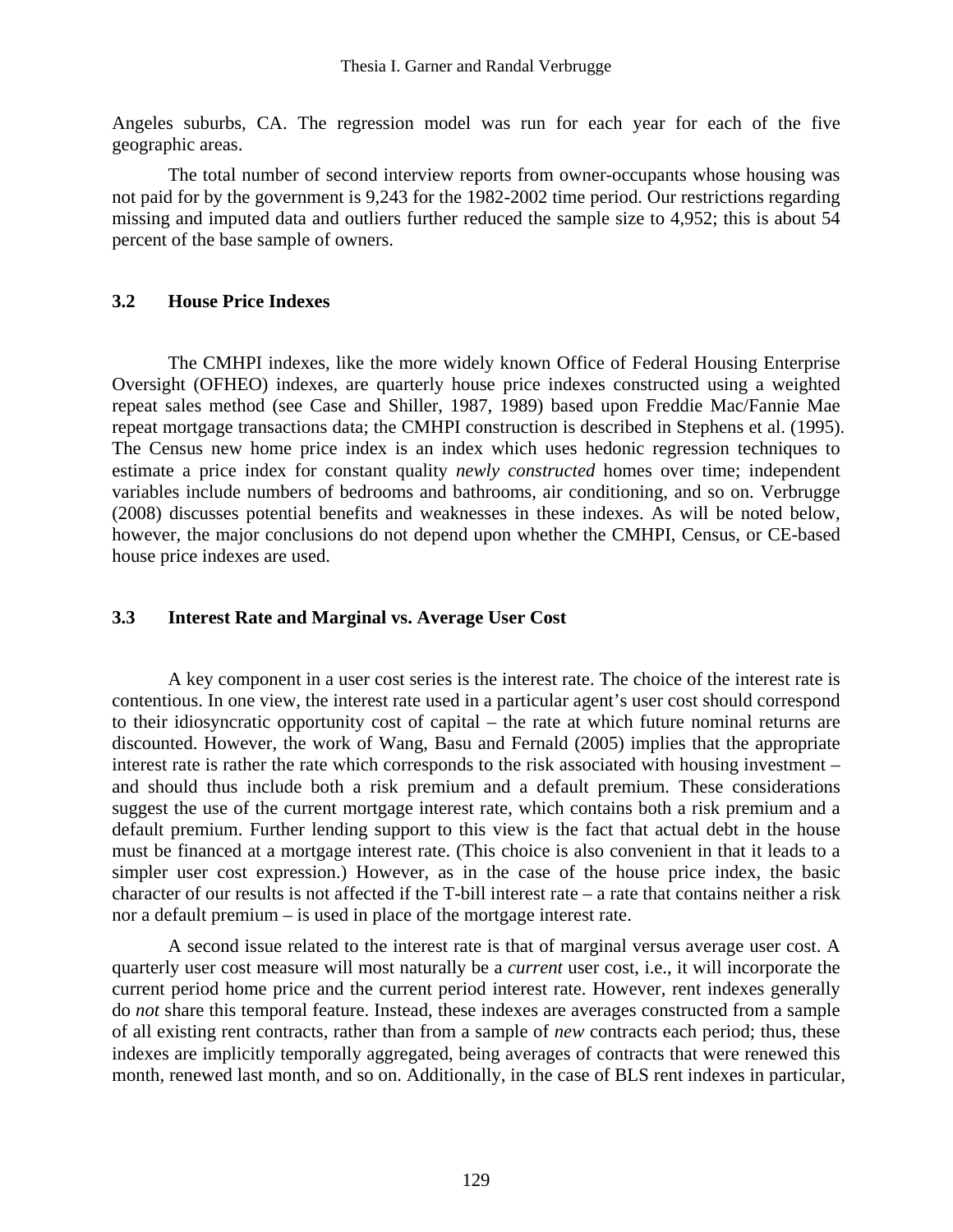there is an *explicit* temporal aggregation, which is briefly discussed below; see Ptacek and Baskin (1996) for details on the construction of the BLS rent indexes.

 Fortunately, one could transform the marginal user cost series into a temporally aggregated series which approximately matches this temporal structure of the rent indexes. Most rent contracts are renewed annually; if one assumes that all rental contracts are renewed on an annual basis, and that renewal dates (and new contract dates) are distributed uniformly across all quarters, the user cost series can be put on the same temporal basis by replacing the current user cost with its average over the current and previous three quarters (i.e., a one-sided 4-quarter moving average). This transformation will clearly impact the volatility of the user cost series, but will *not* influence its lower frequency dynamics.

## **3.4 Comparability of Rent Measure to User Cost Measure**

 If the goal is to compare estimated user costs to rents, one would ideally want to construct a measure of user costs that is as comparable as possible to the rental data. Both CPI and CMHPI indexes are constructed on the basis of price *changes* of units in the sample, a procedure which implicitly controls for unit-specific characteristics. But their underlying data sources are not completely comparable. The CPI rent sample includes some rent-regulated units; only about one-quarter of this sample consists of detached housing; and the CPI performs a quality-adjustment whenever there are major structural changes (such as the addition of air-conditioning).<sup>[8](#page-5-0)</sup> The CMHPI sample consists mostly of detached housing units, and there is no adjustment for major structural changes. This comparability issue was partly addressed in Verbrugge (2008) via the construction of a detached rent index based upon CPI microdata. Here we address this issue by using, for each included dwelling, the CE rent and house price measures derived *from the same structure*.

### **4. User Costs**

 In principle, the *ex ante* user cost is the *expected* annual cost associated with purchasing a house, using it for one year, and selling it at the end of the year.<sup>[9](#page-5-1)</sup> In this paper, in keeping with most of the literature, transactions costs and financing constraints (such as minimum down payments) are ignored. (Other authors, such as Diewert (2003), McCarthy, Peach and McKay (2004), and Diewert and Nakamura (2009), define user cost measures which incorporate transactions costs. But transactions costs fundamentally alter the dynamic decision problem

<span id="page-5-0"></span> $\overline{a}$ <sup>8</sup> The rents used to construct Rent indexes are the current dollar rent, plus any other payments or payments-in-kind paid by the tenant in the form of subsidies or work reductions. OER indexes are constructed using different

aggregation weights (for example, rent-regulated units are removed), and the rents receive a utilities adjustment; see Verbrugge (2007a) and Poole and Verbrugge (2008). All rents receive an aging-bias adjustment; see Gallin and Verbrugge (2007).

<span id="page-5-1"></span><sup>&</sup>lt;sup>9</sup> The standard frictionless theory, which builds upon Hall and Jorgenson (1967), implies that rents equal user costs, and is exposited in Gillingham (1980, 1983) and Dougherty and Van Order (1982); see also Diewert (2007) and Diewert and Nakamura (2009). Wedges resulting from taxes and transactions costs were considered in Verbrugge (2008).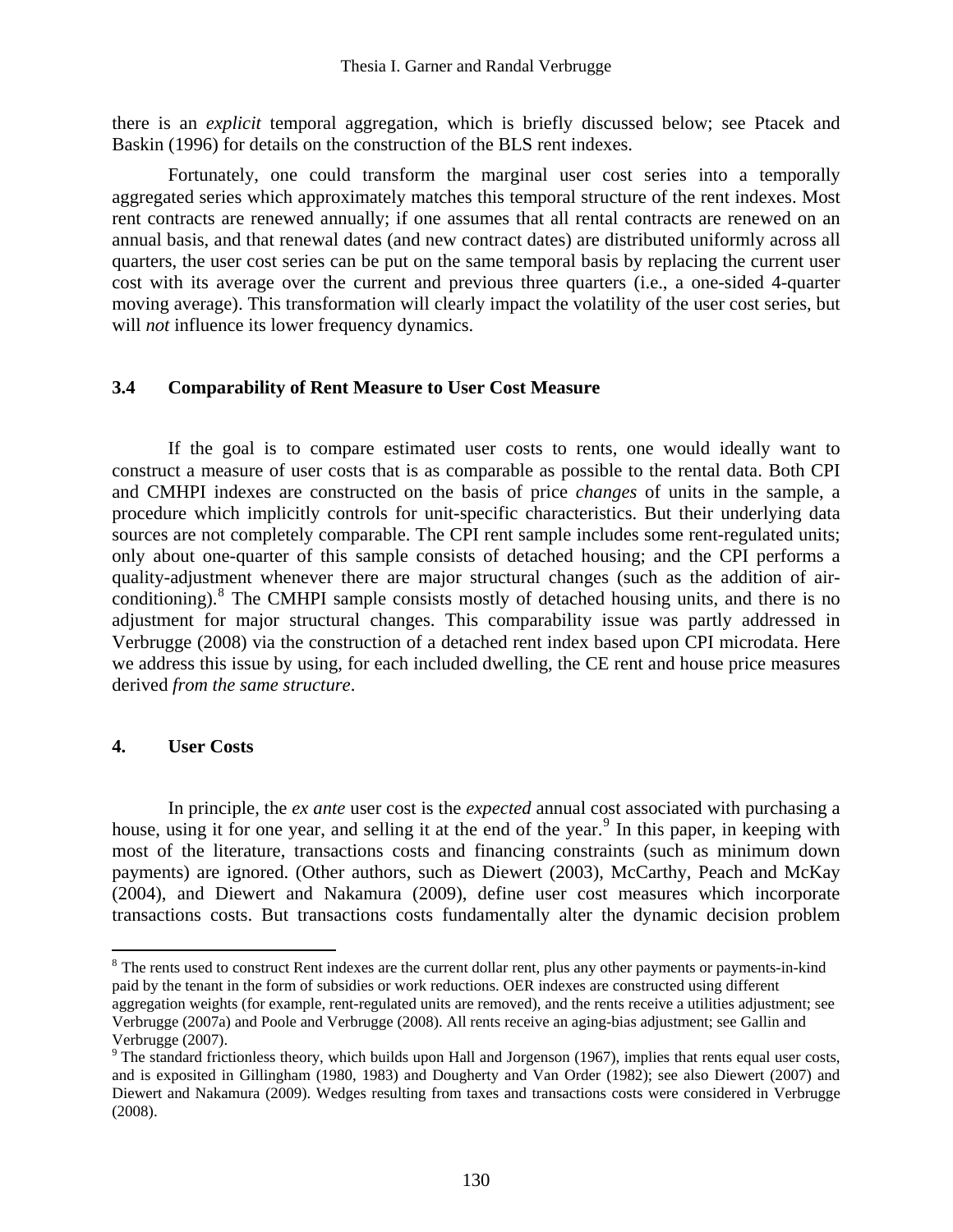facing households, leading to complex and idiosyncratic user cost expressions that appear to pose difficult measurement problems; see Martin (2004), Díaz and Luengo-Prado (2008), and Luengo-Prado et al. (2008).) Here we assume that the user cost should equal the market rent for an identical home when landlords are risk neutral and there is perfect frictionless competition with no transactions costs.

 In Verbrugge (2008), three different (one year) user cost formulas were employed, all of which are standard.<sup>[10](#page-6-0)</sup> Since results were not affected, here we focus on the simplest measure, which ignores the preferential tax treatment given to homeowners:

(8-1) 
$$
\text{user cost}_{t} = P_t^h(i_t + \gamma - E\pi_t^h) = P_t^h \psi_t
$$

In (8-1),  $P_t^h$  is the price of the home,  $i_t$  is a nominal interest rate,  $\frac{11}{2}$  $\frac{11}{2}$  $\frac{11}{2}$  *y* is the sum of depreciation, maintenance and repair, insurance, and property tax rates (and potentially a risk premium, if this is not in *i*) – all assumed constant,  $\lambda^{12}$  $\lambda^{12}$  $\lambda^{12}$   $\pi^{h}$  is the 4-quarter (constant quality) home price appreciation between now and 1 year from now, and *E* represents the expectation operator (so that the final term is expected annual constant quality home price appreciation). As Diewert (2003) points out, one may interpret  $(i_t - E\pi_t^h)$  as a period *t* real interest rate.<sup>[13](#page-6-3)</sup> For house price data that are quarterly, this gives rise to a quarterly user cost series. (Note that some authors refer to  $\psi$ , as the user cost.)

Though it is common to use a crude proxy for  $E\pi^{h}$ , Verbrugge (2008) constructed a *forecast* for  $E\pi^{h}$ , as described below. This choice is crucial, for three reasons. First, expected home price appreciation is extremely volatile; setting this term to a constant is strongly at odds with the data, and moreover its level of volatility, and its correlation with  $i_t$ , is of central importance to the dynamics of user costs. Second, this term varies considerably across cities, and its temporal dynamics might well vary across cities as well. Finally, the recent surge in  $E\pi^{h}$  is well above its 15-year average, and implies that the user cost/rent ratio has fallen dramatically. A *single* year appreciation rate was used since the study considered the *one year* user cost, in order to remain comparable to the typical rental contract.

 Note that the user cost consists of two terms which are multiplied together: property value  $P_t^h$ , and the parenthetical expression  $\psi$ . Movements in  $\psi$  are dominated by changes in the

<span id="page-6-0"></span> $10$  See, e.g., Katz (1983), Diewert (2003), Green and Malpezzi (2003), Glaeser and Shapiro (2003), and Katz (2009). The measures here are end-of-period user costs, easily transformed into beginning-of-period user costs by dividing by (1+ i<sub>t</sub>), or to middle-of-period user costs by dividing by the square root of this term (Katz 2009). For the present purposes, this choice turns out to be inconsequential.<br><sup>11</sup> See section 3.3 on the choice of the appropriate interest rate.

<span id="page-6-1"></span>

<span id="page-6-2"></span> $12$  BEA estimates of the depreciation rate indicate minimal variation; it remains in the range of 0.015-0.016. Census estimates of maintenance and repairs imply only modest variation once a strong seasonal component is removed. Although it would be preferable to use actual property tax rates, in fact these rates often diverge significantly from official property tax rates, since tax requirements can be based upon out-of-date official appraisal data.

<span id="page-6-3"></span><sup>&</sup>lt;sup>13</sup> Many other authors base their user cost measures upon an expression such as  $(r+\gamma-E\pi^h)$ , where r is a *real* interest rate. This is erroneous, as can be understood by comparing two riskless economies which differ only in their rate of inflation.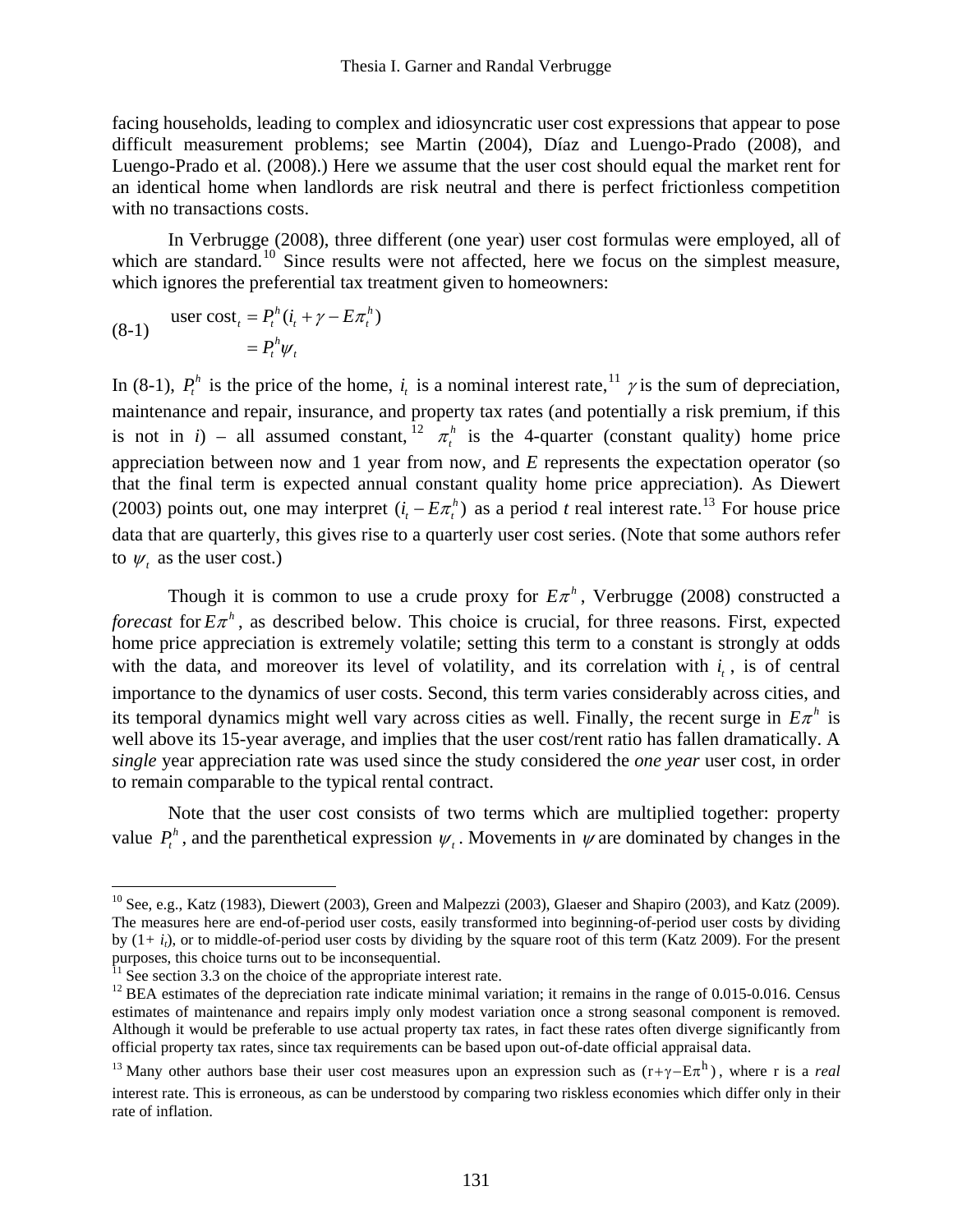"gap" between interest rates and expected home price appreciation. We would not expect  $\psi$  to exceed 20%, nor to drop to 0%; thus, over long periods of time, user costs must track home prices. However, variations in  $\psi$  will be *strongly* amplified, since the term is multiplied by the home price. Put differently, unless interest rates and home price appreciation move almost perfectly in sync with each other – implying that expected home price appreciation is driven only by interest rates – we should expect user costs to be highly volatile. The larger is  $\gamma$ , the less volatile are user costs. Furthermore, as Himmelberg, Mayer and Sinai (2005) point out, the smaller is  $\psi$ , the more it will move when *i* moves.

 As noted, to construct regional user cost measures, one must forecast four-quarter-ahead regional home price appreciation,  $\pi_i^h$ . The forecasting approach used in Verbrugge (2008) combined three forecasts, and this produced a reasonable fit to the data (in contrast to the traditional 15-year average). Home price appreciation has a significant forecastable component; periods of home price appreciation tend to be followed immediately by periods of additional home price appreciation. In keeping with this, both anecdotal and survey evidence (e.g., Case, Quigley and Shiller, 2003) suggest that homebuyers' appreciation expectations appear to be simple extrapolations of recent appreciation rates. For some cities and time periods, to ensure that the user cost expression remained sensibly bounded below, an alternative "censored" forecast was used. This censored forecast equaled  $\hat{\pi}_{t+4}^h$  except when the inequality  $(i_t + \gamma - \hat{\pi}_{t+4}^h)$  < 0.005 held, in which case the forecast was set to  $\hat{\pi}_{t+4}^h = i_t + \gamma - 0.005$ . Two final notes regarding Verbrugge (2008): first, the forecast series were *not* appreciably smoother than the actual home price appreciation series; this plays a key role in the volatility present in *ex ante* user costs, since it turns out that – at least over the more recent period – mortgage interest rates are not perfectly correlated with expected house price appreciation, leading to substantial volatility in  $\psi_t$ . Second, the divergence between rents and user costs does not appear to hinge crucially upon the forecasting method used (see Verbrugge, 2008).

 In our view, though commonly practiced or suggested, it is inappropriate to smooth appreciation forecasts: if expectations about future house price inflation are volatile, then this should be reflected in *ex ante* user costs. Smoothing forecasts using two-sided filters is especially inappropriate, since this implicitly grants the forecaster with information from the future, and distorts parameter estimates (see Ashley and Verbrugge, 2009). The only smoothing which might be justified in this context is the smoothing outlined in section 3.3, a procedure which transforms a marginal user cost series into a (temporally) "averaged" user cost series, in order to mimic the temporal structure of the BLS rent indexes.

#### **5. Review of Results in Verbrugge (2008)**

<u>.</u>

 Over the period January 1980 (1980:1) through January 2005 (2005:1), nominal aggregate home prices (measured by the CMHPI) rose by  $125\%$  <sup>[14](#page-7-0)</sup> (or, as measured by the

<span id="page-7-0"></span><sup>&</sup>lt;sup>14</sup> Individual cities, of course, had different experiences: Boston's prices rose by 206%; Houston's, only 64%.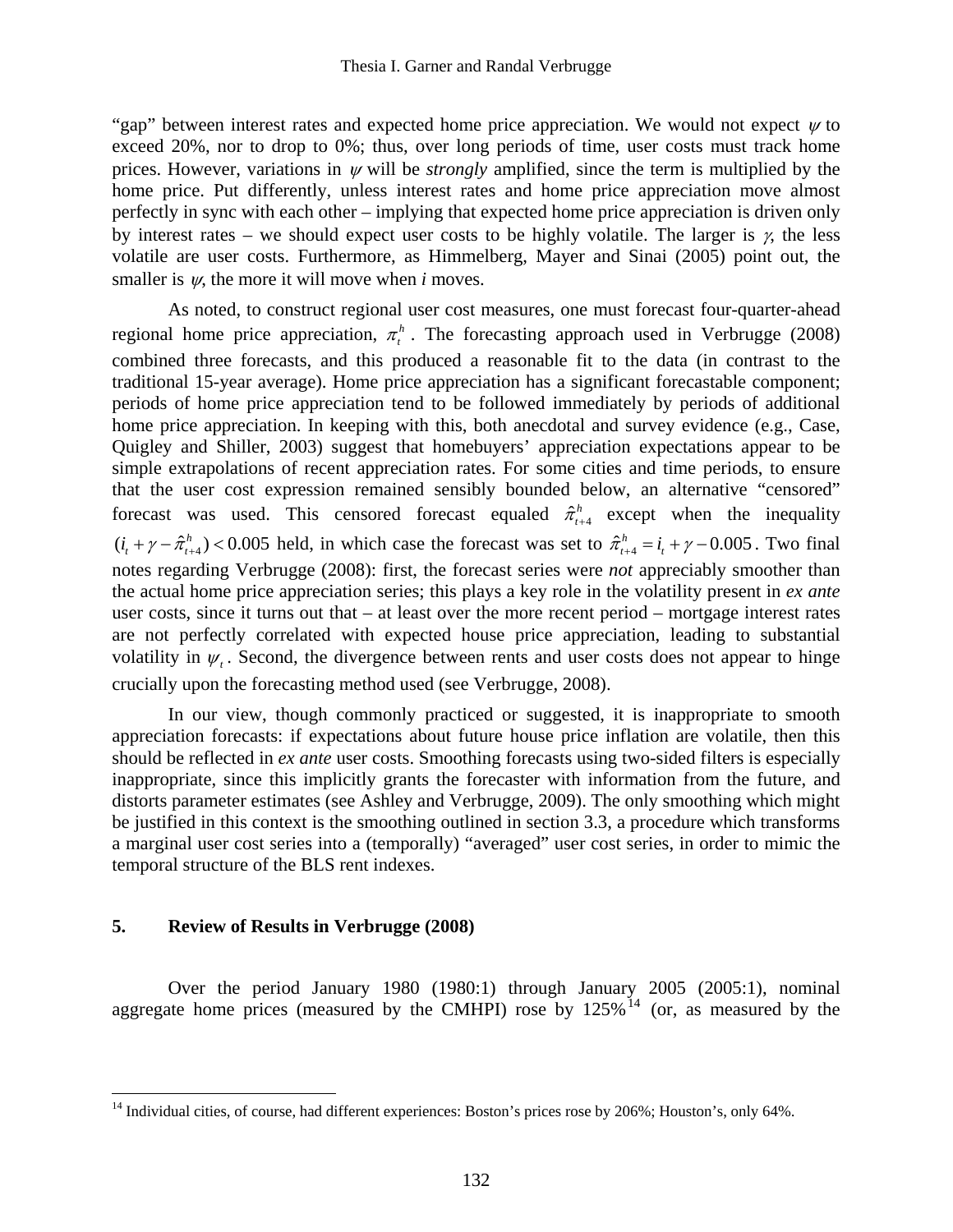Census price index, by 92%), nominal aggregate CPI rents rose by 100%, and the CPI<sup>[15](#page-8-0)</sup> rose by 82%. But we would not necessarily expect these measures to rise by exactly the same amount: not only are underlying structural characteristics different, but more fundamentally, theory tells us that rents should coincide with *user costs*, not house prices.

 Figure 1 compares the movement in two aggregate rental series and two aggregate user cost series. The rental series are the official CPI rent index,<sup>[16](#page-8-1)</sup> and a research series constructed in Verbrugge (2008) which tracks rental inflation in detached rental units. The user cost series are constructed as in (8-1), using either CMHPI (and CMHPI-based appreciation forecasts) or the Census index (and Census index-based appreciation forecasts). Each series is logged, and user costs are smoothed using a one-sided 4-quarter moving-average to mimic the implicit smoothing in BLS rent series. Then the log user cost series and the log CPI rent series are shifted by a constant so that each has an average value of 1.0 over the time period 1980 through 2005 quarter one. Finally, the log detached rental series is shifted by a constant so that its value in January 1988 equals that of the CPI rent series.



**Figure 1. Log User Cost versus Log Rent Based on Indexes for All U.S.** 

<span id="page-8-0"></span><sup>&</sup>lt;sup>15</sup> We are referring here to the CPI-U-RS, a research series constructed with current methods; see Stewart and Reed (1999).

<span id="page-8-1"></span><sup>&</sup>lt;sup>16</sup> Verbrugge (2008) made the historical adjustments to the index recommended in Crone, Nakamura and Voith (2006).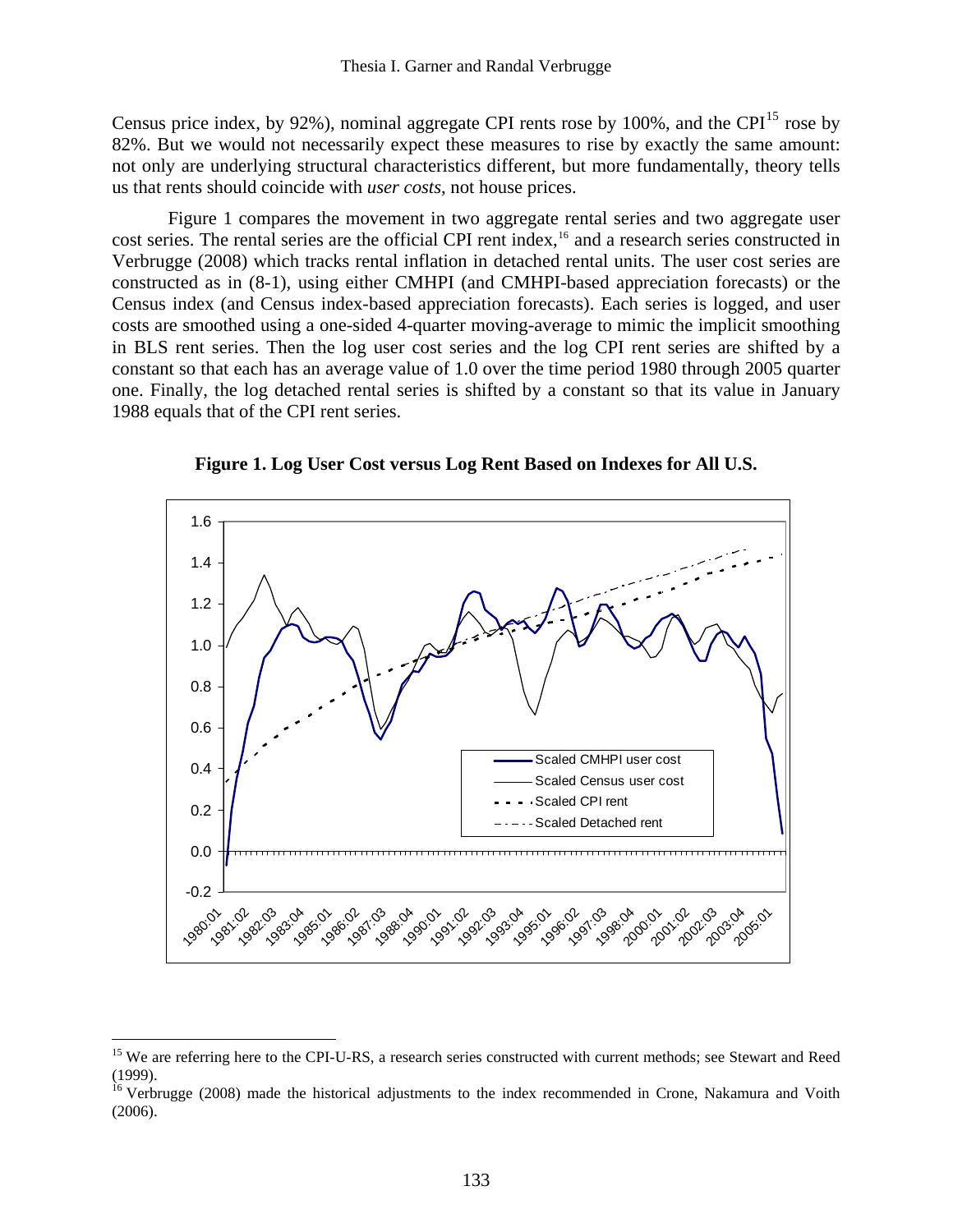This graph provides little evidence in favor of the hypothesis that user costs and rents are equivalent measures of the cost of housing services – reinforcing the theoretical arguments in Díaz and Luengo-Prado (2008). This is true regardless of which measures of rents or of house prices are used. Rents steadily and smoothly increase over the period. User costs, in contrast, are anything but smooth, and do not even appear to share the trend in rents. In the case of the user cost series constructed using the CMHPI, this series jumps up dramatically at the beginning of the period, and is subsequently more or less trendless, before ending with a significant dip. In the case of the user cost series constructed using the Census index, this series appears to have a slight downward trend over the entire period. Housing *prices* increased steadily over this period; the reduction in the differential between mortgage interest rates and expected home price appreciation over this period is responsible for the failure of user costs to track the rise in home prices. In other words, the deviation between rents and user costs is largely explained by the movements in  $\psi$ , seemingly small changes in interest rates or expected appreciation can have very large effects on user costs, since these often represent large *percentage* changes in $\psi_t$ .<sup>[17](#page-9-0)</sup> (To give a sense of the importance of these terms in  $\psi$ , note that toward the end of this period, expected appreciation in housing prices caused user costs to plummet. If one counterfactually imposed a "pessimistic" expected appreciation of 0% in the final period, the scaled CMHPI user cost index would have risen to a level 26% *above* the scaled rent index.)

 Noteworthy are the lengthy periods of divergence. Similar divergence is visible, to a greater or lesser extent, in each of the ten cities that were examined, and across the four Census regions; see Verbrugge (2008). After 1980, following a period of very low user costs, CMHPIuser costs rose rapidly, driven by rising interest rates and falling expected appreciation rates. The rise in user cost between 1987 and 1990 resulted primarily from a decline in expected home price appreciation. Since 1981, despite rising home prices, user costs – while volatile – have displayed no upward trend at all: the steady upward trend in home prices has been effectively "cancelled out" by a reduction (over this period) in the gap between the mortgage interest rate and the expected home price appreciation. In contrast, rental prices *have* risen steadily over this period. Thus, the relative price of homeownership to renting has fallen substantially over the period. The decline in the relative price of homeownership is consistent with the concurrent uptick in homeownership rates.<sup>[18](#page-9-1)</sup>

We turn next to the second finding, related to volatility. The growth-rate comparison is crucial for statistical agencies which are responsible for producing inflation statistics: measuring inflation in homeowner shelter costs via the rental equivalence method means using rent *inflation* in neighboring rental markets – adjusted for the costs of utilities and so on – as the measure of *inflation* in homeowner shelter costs. Thus, for such agencies, the growth rate comparison is more important. The contrast is stark. Not only are the respective *means* of the rent index growth and user cost index growth series different (rent inflation being, on average, well above user cost inflation over this period), their *volatility* is also strikingly different. In particular, the volatility in the inflation rate of smoothed aggregate user costs is over 10 times larger than that in aggregate

<span id="page-9-0"></span><sup>&</sup>lt;sup>17</sup> Recall that *d*  $ln(\text{user cost}_t) = d \ln P_t^h + d \ln \psi_t$ .

<span id="page-9-1"></span><sup>&</sup>lt;sup>18</sup> Chambers, Garriga and Schlagenhauf (2008) attribute much of this uptick to mortgage market innovations such as interest only mortgages. These explanations could be complementary.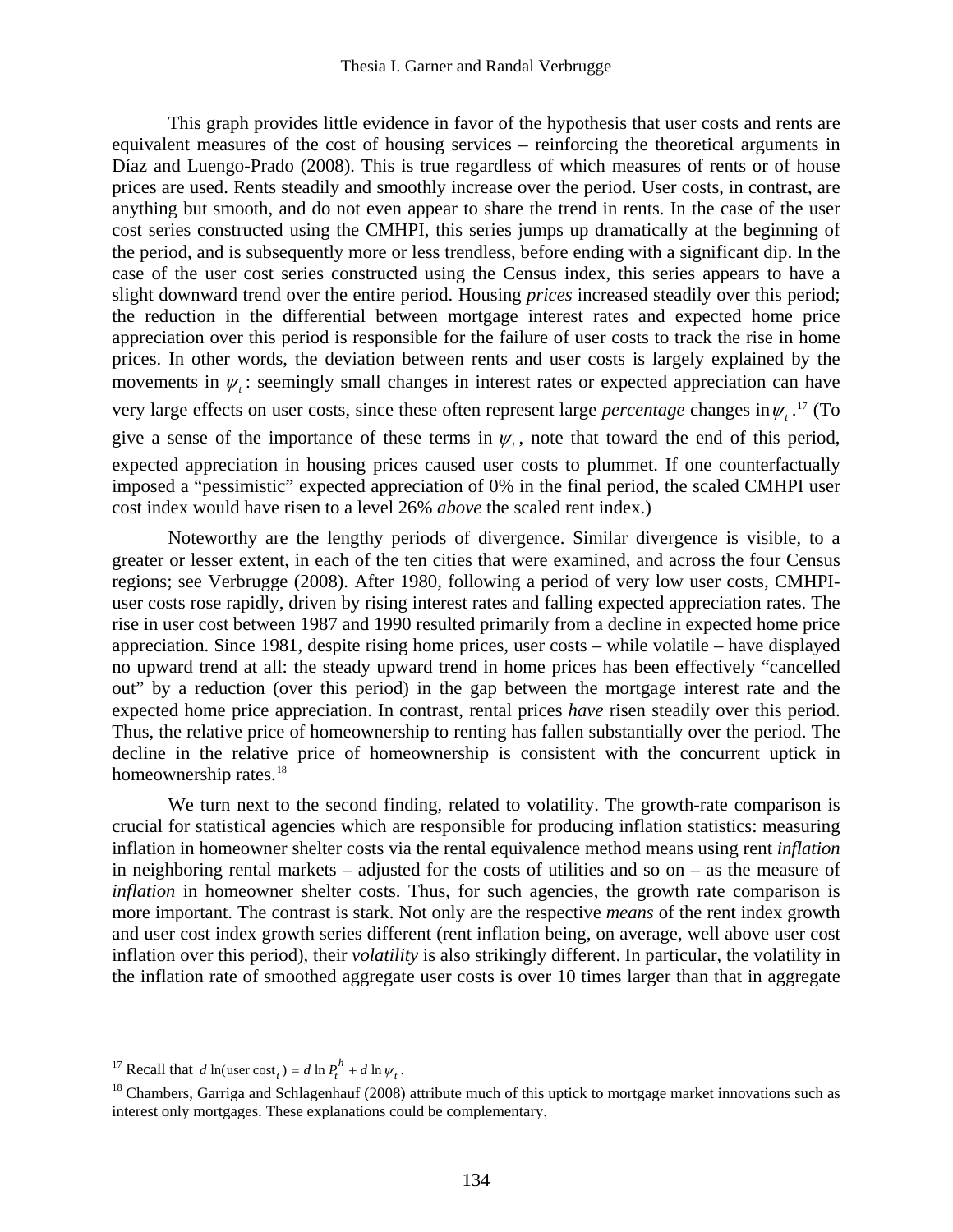rents.<sup>[19](#page-10-0)</sup> The divergence would be even greater on a monthly basis. As owner-occupied housing typically possesses a large weight in consumer price index formulas, this level of volatility would essentially render such indexes useless – such volatile movements in housing costs would drive the entire index on a month-to-month basis, likely drowning out the signal in noise.

 The apparent divergence between rents and user costs highlighted above is confirmed via regression analysis in Verbrugge (2007b): there is only weak evidence that rents respond to the determinants of user costs. In other words, regression analysis confirms the conclusions above: rents and user costs are not related in the expected manner. (Indeed, even cointegration between rents and user costs can be rejected in the aggregate, and in most of the cities as well.)

The third novel finding relates to the issue of arbitrage. The massive divergences suggest the presence of unexploited profit opportunities, particularly since about one-quarter of all rental housing consists of detached units, which are readily moved between owner and renter markets (so that the capital specificity issue highlighted by Ramey and Shapiro (2001) should not play a big role). However, Verbrugge (2008) found that the large costs associated with real estate transactions would have prevented risk neutral investors from earning expected profits by using the transaction sequence *buy-earn rent on the property-sell*, and would have prevented risk neutral homeowners from earning expected profits by using the transaction sequence *sell-rent from someone else for one year-repurchase*.

The fourth novel finding hints at a possible resolution to the divergence puzzle. As long as one uses a reasonably accurate forecast of annual appreciation in the user cost formula, one finds large divergence. But if one instead replaces expected annual appreciation with expected CPI inflation (which corresponds to an assumption of no real capital gains even in the short run) or alternatively with an annualized longer-horizon forecast, the resultant user cost measures feature appreciably less divergence from rents. Thus, a rationalization for rent inflation stickiness might provide the basis of an explanation for the divergence puzzle.

## **6. Extensions: Dollar User Costs and Rents for Median Structures in Five Cities**

 The research conducted by Verbrugge (2008) is based on rent and house price data that are in the form of indexes (i.e., the CPI, CMHPI and the Census new home price index); thus, one could not directly compare dollar rents with dollar user costs. Moreover, the indexes used by Verbrugge are not completely comparable; see section 3.4. However, Consumer Expenditure Survey (CE) Interview data include both property value and characteristics data, *and* rental equivalence data, in dollars, *for the same property* – which does allow the comparison of dollar rents and dollar user costs for a given property (once an appropriate measure of expected appreciation is constructed).<sup>[20](#page-10-1)</sup> It further allows one to compute the house price/rent ratio for a property with given characteristics.

1

<span id="page-10-0"></span><sup>&</sup>lt;sup>19</sup> As noted earlier, similar temporal and volatility divergences were observed between rents and the two CPI-U experimental *ex post* user cost indexes, which were constructed in 1979 (with a start date of 1967) and published through 1983. Both of these measures used 5-year appreciation rates. See BLS (1980). The large rent-to-price volatility noted by Phillips (1988a,b) is only about one-fifth as large.

<span id="page-10-1"></span><sup>&</sup>lt;sup>20</sup> It is reasonable to assume that property owners have ready access to measures of recent house price appreciation, since these are both important inputs into housing decisions and are frequently reported upon by the popular press.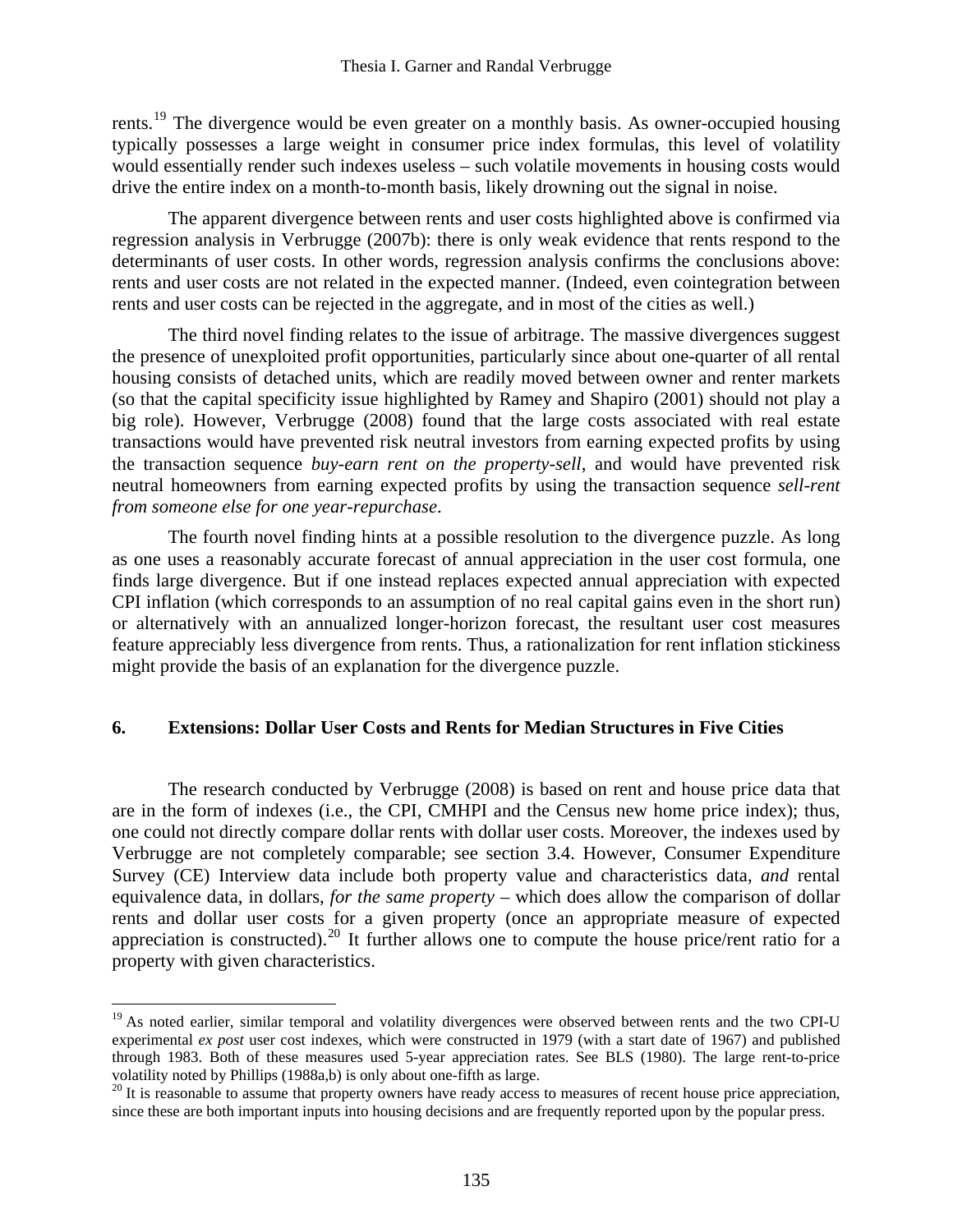Consumer Expenditure Interview data collected from January 1982 through December 2002 were used to obtain cross sections (over time) of reported rental equivalence, property value, and number of rooms for owner-occupied structures, for five cities. On an annual basis for each city, the CE data were used to estimate the log rent level based upon the property value and number of rooms of the structure, using the simple regression model specification in  $(8-2)$ :

(8-2) 
$$
\ln(\text{rent}_{i,t}) = a + b_1(p_{i,t}^h) + b_2(p_{i,t}^h)^2 + d(\text{rooms}_{i,t}) + gI_{Jan-Jun} + e_{i,t}
$$

where  $I_{Jan-Jun}$  is an indicator variable which takes the value 1 if the CE interview takes place in the first half of the year. The indicator variable is included since rents on average rise over time and because we wanted to produce semi-annual indexes rather than annual indexes. The model was estimated separately for each of the five cities under consideration: New York, Philadelphia, Chicago, Houston, and Los Angeles. To prevent the influence of non-representative observations, we dropped each sample observation which, after an initial fit of the model (8-2), possessed an externally studentized residual greater than 2.5. Regression sample sizes ranged from a low of 16 for Houston (in 1984) and Philadelphia (in 1995) to a high of 135 for Los Angeles (in 2000). Regressions were run without weights. The average adjusted  $R^2$  was 0.66, with a minimum of 0.33.

 Using coefficient estimates derived from (8-2), after applying the requisite log bias adjustment, one can form an estimate of the expected rent for any hypothetical property with particular characteristics. The characteristic values that we selected are those at the median, i.e., the median number of rooms and the median property value, within each city. (Hereafter we refer to this hypothetical structure as the median structure.) For each city, taking these estimated rents as true market rental prices, we constructed semi-annual measures of rents for this median structure. We constructed semi-annual measures of user costs using the house price appreciation forecasts from Verbrugge (2008), along with the median structure price or house value. We then constructed the price/rent ratio for each city, and plotted these in figure 2. The price was the median house value and the rent was the estimated market rent for the median structure. User costs and rents for each city are plotted in figures 3a-3e.

 The price/rent ratio has received much attention lately, because several studies (e.g., Leamer 2002, Krainer 2003, Hatzius 2004) have suggested (on the basis of "P/E ratio" logic) that since house price indexes have risen faster than rent indexes, house prices are likely overvalued. (As noted previously, one cannot use indexes to adequately address this question; instead, as in this study, one must have *level* data on rents and house prices, since this question is fundamentally about levels.) Smith and Smith (2006) remind us that, although the fundamental value of a house does depend upon rents, we should not expect the price/rent ratio to be constant. This is because the price/rent ratio depends upon many variables: not only interest rates, tax laws, risk premia, and the like, but also anticipated *future* values of rents, interest rates, and so on. Still, as Krainer (2003) points out, if houses were indeed overvalued, we might expect to see signs of it in the historical price/rent ratio.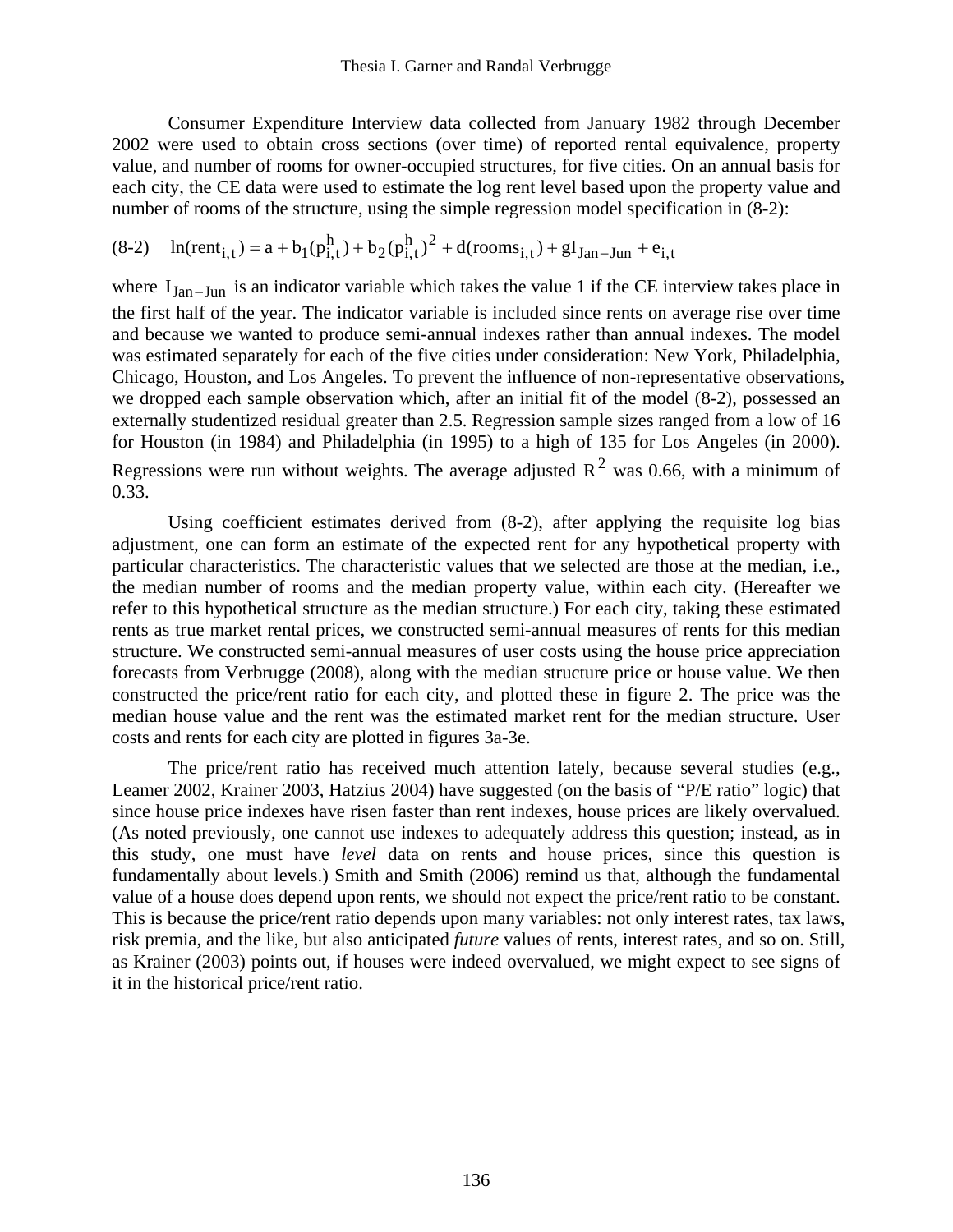

**Figure 2: Price/Rent Ratio for Median Structure, 1982-2002** 

 In figure 2, we plot price/rent ratios for the hypothetical median structure in our CE sample, which are smoothed using a 3-period moving average since there is substantial variation. Over this time period, we observe the following lower frequency movements of these ratios. 1) The price/rent ratio in Chicago displays no discernible trend, with an average of 11.7. 2) The price/rent ratio in Houston is generally low, and displays a decline followed by a slight rebound starting at about 1992. 3) Between 1986 and 1990, the price/rent ratio in Los Angeles climbs rapidly and flattens out, then starts in 1992 to gradually decline to a low of 12 (in early 1998) before rebounding up to 14. 4) The price/rent ratio in New York starts at a very low level and displays rapid growth until 1988 (peaking above 15), followed by a decline until early 2001, and then climbs rapidly up to 14. 5). The price/rent ratio in Philadelphia starts at a very low level, grows until 1990 and then falls starting in 1994, ending where it began, with a price/rent ratio of only 10.

 How do these dynamics compare to those in the ratio of the CMHPI index to the BLS rent index? There are broad similarities, but some key differences as well. The ratio of indexes is much smoother. The comparison is closest for New York, Los Angeles, and Houston, where both the general character and the turning points are very similar to those based upon CE data. Most of the differences relate to behavior toward the end of the period. In particular, the index ratio starts to climb in *every* city somewhere in the 1996-1999 period, eventually rising to meet or exceed the level of its previous peak in all cities except Houston. This is not true of the CE-based ratios, and indeed, in Philadelphia the CE-based ratio *falls* at the end. And as for Chicago, the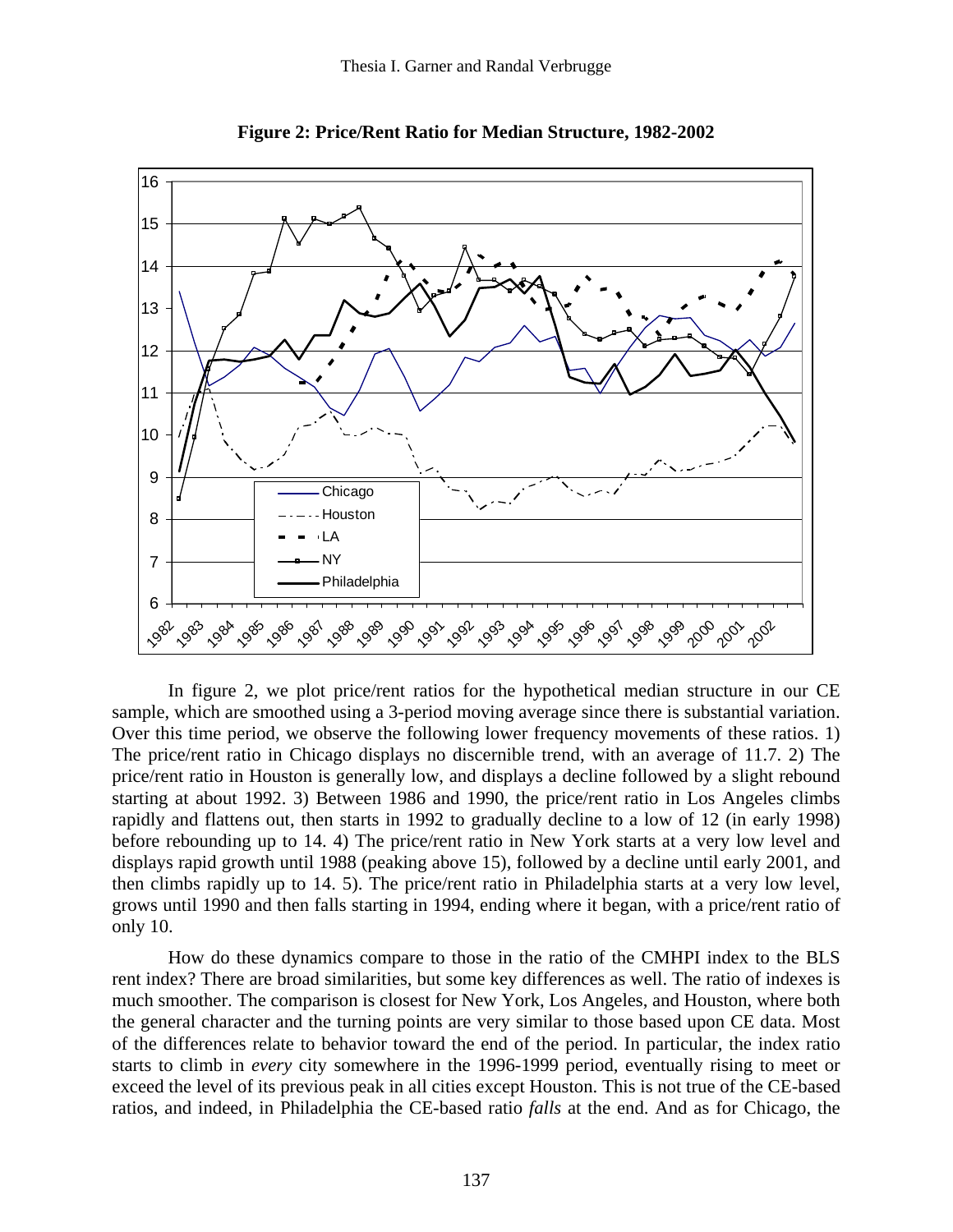CMHPI/BLS rent ratio rises modestly until 1990 (in contrast to the CE-based ratio, which falls), plateaus, and then rises again starting in 1999. It is difficult to discern these dynamics in the CEbased ratio.

 What explains the divergences between these measures? Turning points are likely influenced by sampling variation, and such variation can also conceal broad trends. Price/rent ratios vary by price level. This can exacerbate the effect of sample size if the data are dissimilar; and it implies that the estimated ratio is sensitive to the dynamics of the sample median.<sup>21</sup> And the low frequency divergences, particularly toward the end of the sample, may partly reflect the greater house price inflation suggested by CMHPI indexes than by other indexes, such as the Census home price index. Similarly, the CMHPI index for Philadelphia displays about 5% greater growth between 1990 and 2002 than does Gillen's hedonic Philadelphia House Price Index (Gillen, 2005). $^{22}$  $^{22}$  $^{22}$ 

 Overall, the behavior of our CE-based measures are not too dissimilar from index-based measures, which is reassuring and perhaps suggests that it might be useful to scale or normalize conventional measures to match the estimates here. Some may question the use of reported rental equivalence as an accurate measure of rents. But, previous research finds these to be similar for similar renter and owner structures. Francois (1989) analyzed CPI housing survey data which were collected from renters and owners to compare owners' reported rental equivalence with imputed rents based on renters' rents for structures with the same characteristics. After accounting for renter length-of-residency discounts and rent-control in his regression-based analysis, Francois found that imputed rents and reported rental equivalence on average were not statistically significantly different. Francois noted that this is in contrast to the findings of others who reported rental equivalence estimates to be substantially higher than imputed rents.

 Figures 3a-3e demonstrate that there are large divergences between rents and user costs in these five cities. For these graphs, we use the following user cost formula, which captures the tax advantages to homeownership:

(8-3) user cost<sub>t</sub> = 
$$
P_t^h[i_t(1 - \tau_t^{Fed}) + \tau_t^{prop}(1 - \tau_t^{Fed}) + \breve{\gamma} - E\pi_t^h]
$$

 $\overline{a}$ 

In (8-3),  $\tau_t^{prop}$  is the property tax rate (assumed fixed at 2%),  $\tau_t^{Fed}$  is the marginal federal income tax rate facing a family of four with twice the median income,  $23 \frac{1}{8}$  $23 \frac{1}{8}$  (which, unlike in (8-1), does not include the property tax rate) equals 5%, and  $E\pi_t^h$  is censored as above. We also plot both the predicted gross rent (i.e., the estimated rent on the hypothetical structure) and the predicted after-tax net rent (i.e.,  $(1 - \tau_t^{\text{Fed}})$ \*rent). As consumers, potential homeowners compare gross rents to after-tax user costs. But we might not expect after-tax user costs to track gross rents; instead, we might expect market forces to equilibrate *after-tax* net rent to *landlord* user costs. Landlord user costs mainly differ from (8-3) in that, for landlords, appreciation is taxable income but

<span id="page-13-0"></span> $21$  For this reason, we actually use a smoothed time estimate of the median, rather than the sample median.

<span id="page-13-1"></span><sup>&</sup>lt;sup>22</sup> Philadelphia is an interesting case for other reasons: for example, in 1999, 60% of the housing units in Philadelphia were priced at less than 90% of construction costs (Glaeser and Gyourko 2002, based upon American Housing Survey Data), and house prices in that year were roughly where they were in 1990. The CE data for Philadelphia are also unusual; for example, the median property value displays quite large swings over time.

<span id="page-13-2"></span><sup>&</sup>lt;sup>23</sup> These tax rates were constructed in Maag (2003). The use of a 2% property tax rate, and the marginal federal income tax rate facing a family of four with twice the median income, are fairly typical practices in the literature. This family type is selected as being representative of homeowners.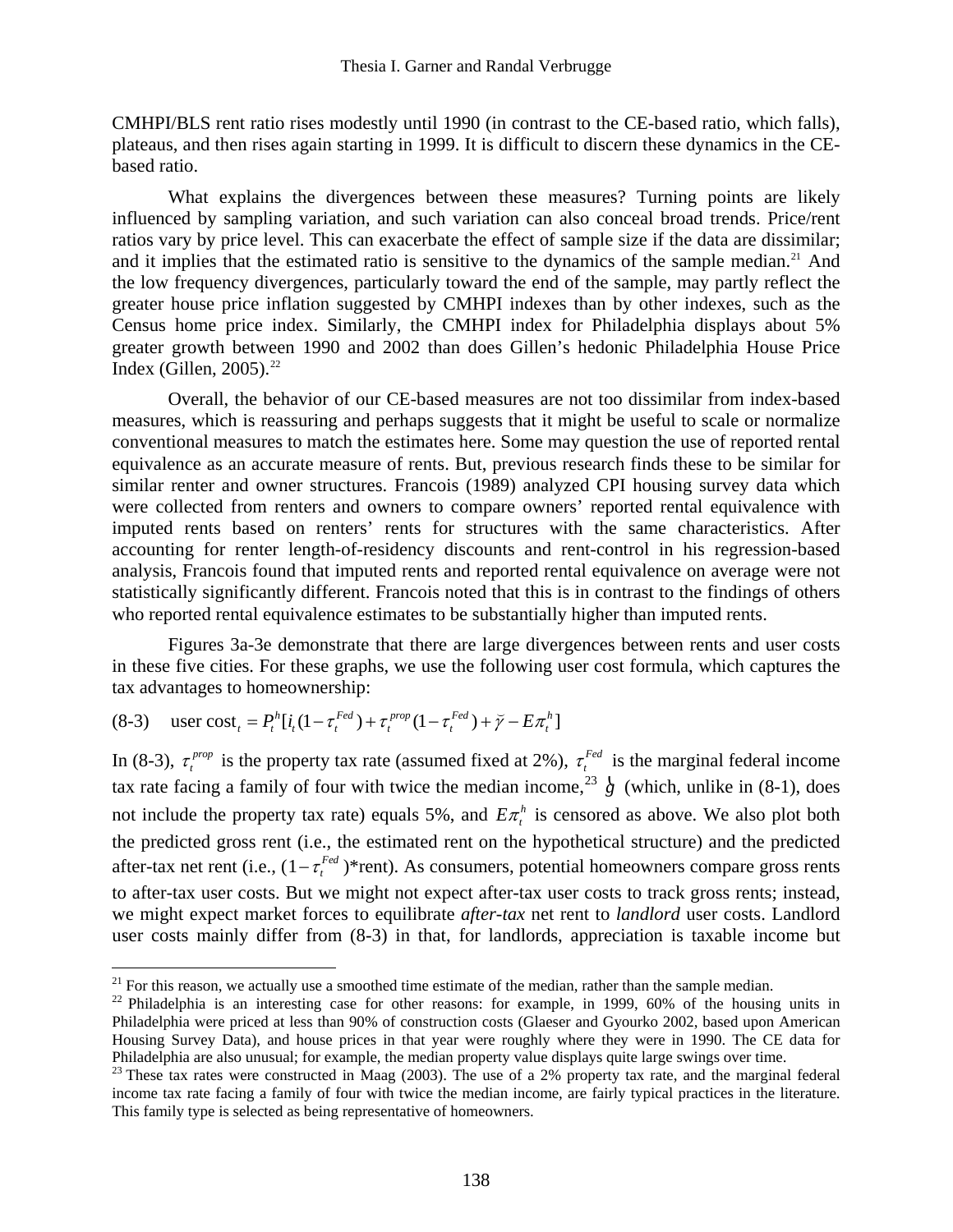maintenance and insurance expenses are tax-deductible. Still, landlord user costs are reasonablywell approximated by  $(8-3)$ ; they usually exceed  $(8-3)$  modestly, but are occasionally smaller.<sup>[24](#page-14-0)</sup>



**[Figure 3a: Net and Gross Rent and User Cost for Median Structure, Chicago](#page-14-0)** 

**Figure 3b: Net and Gross Rent and User Cost for Median Structure, Houston** 



<span id="page-14-0"></span> Strictly speaking, one should compare after-tax user costs (which incorporate both local property taxes and federal deductions) to after-federal-tax rents, adjusted for the vacancy rate, in order to make this comparison precise. See Garner and Verbrugge (2009), who locate a closer link between user costs and rents upon making these adjustments *and* applying the popular (but ad-hoc) appreciation measure, expected CPI inflation.

<u>.</u>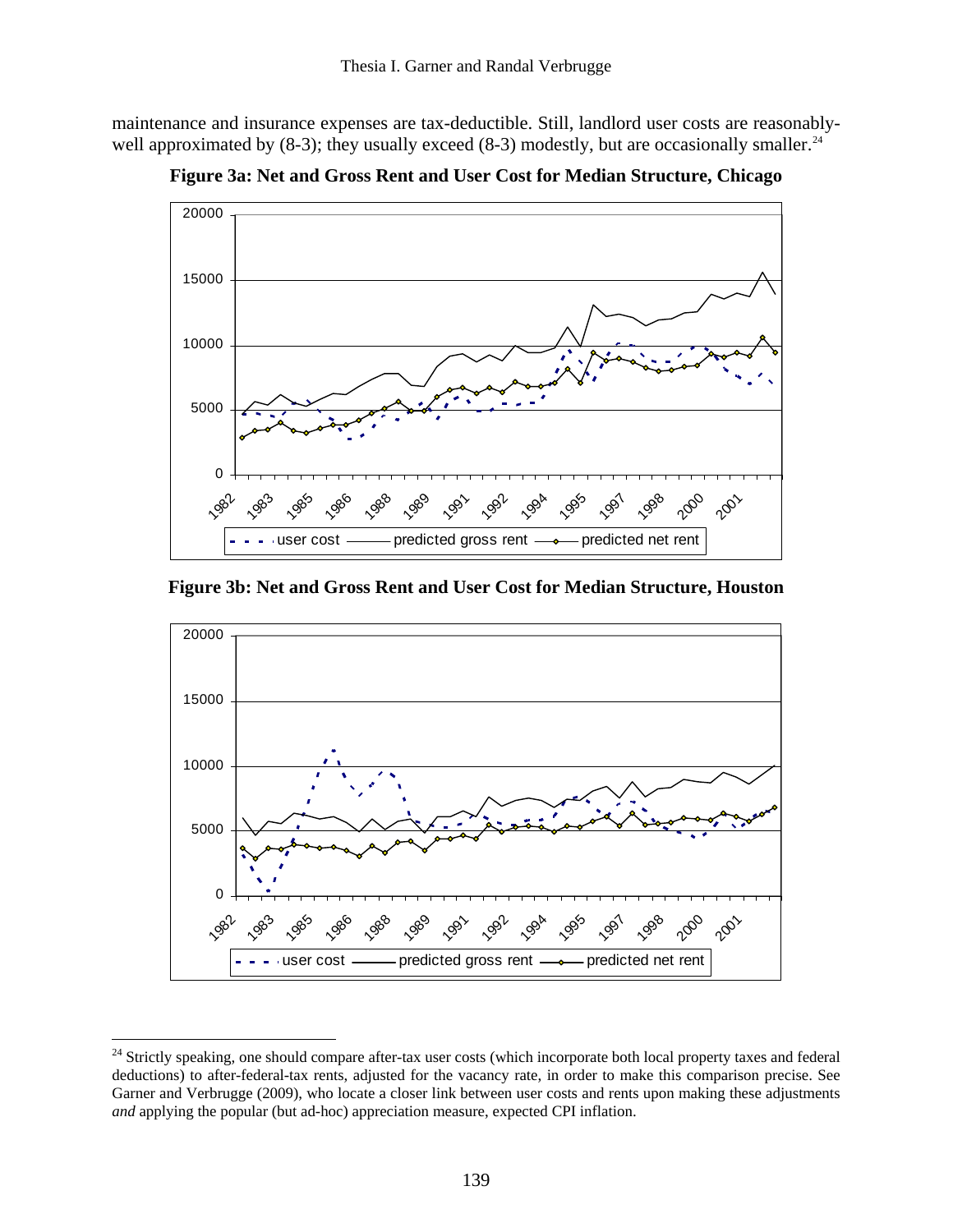

**Figure 3c: Net and Gross Rent and User Cost for Median Structure, New York City** 



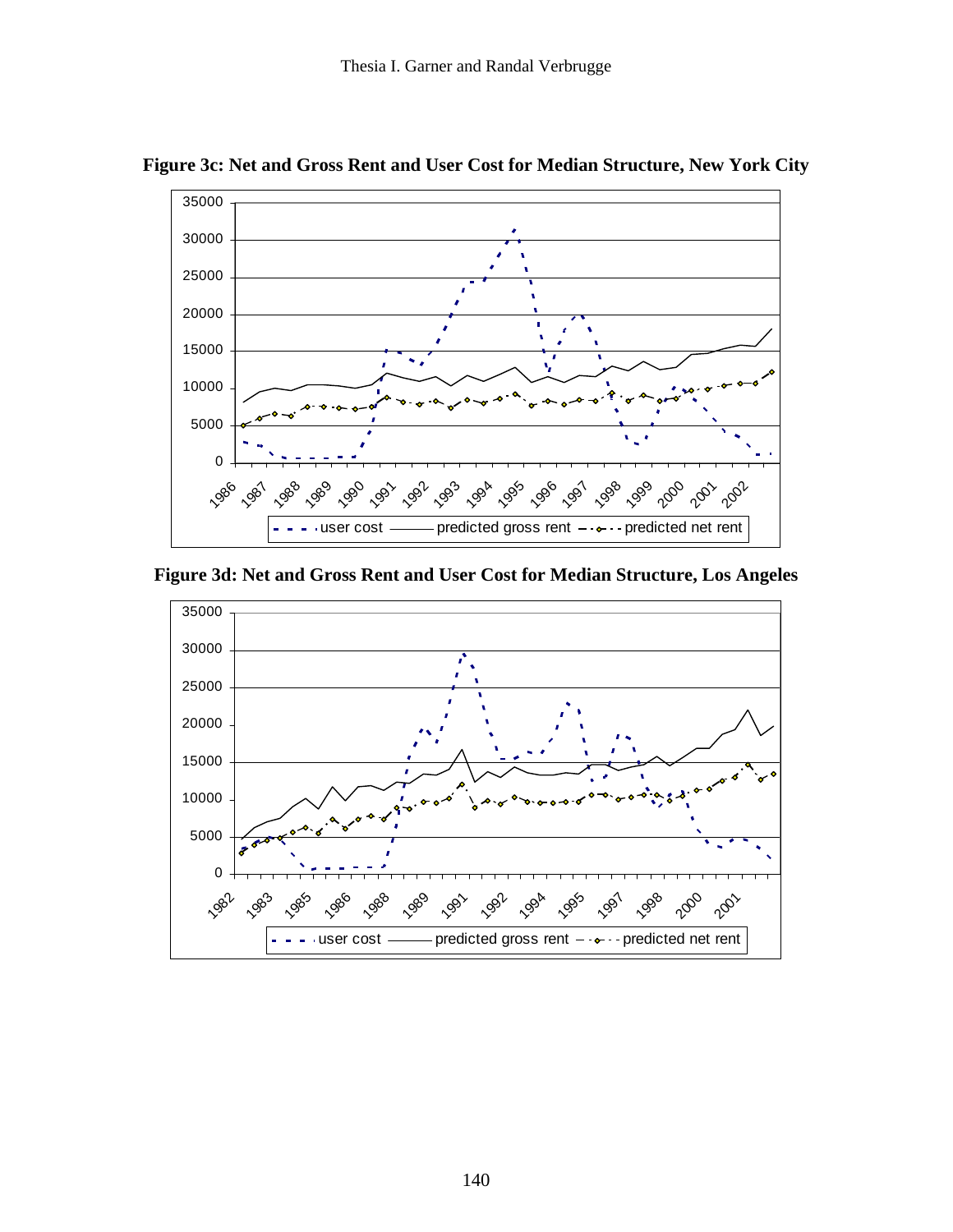

**Figure 3e: Net and Gross Rent and User Cost for Median Structure, Philadelphia** 

 For each city, there is at least one episode during which we observe a significant and lengthy divergence between rents and user costs. User costs are much more volatile than rents. Low frequency movements appear to be only loosely related. Indeed, in New York and Los Angeles, the two series appear almost unrelated. It is not surprising that researchers have difficulty detecting a relationship between rents and user costs over extended periods of time.

 Since these series are in levels, we may directly compare user costs and rents in dollars at each point in time. The most surprising conclusion is that, even taking account the tax advantages of homeownership, user costs sometimes are *well above* rents. It is not always cheaper to own than rent (when comparing the same structure). However, in the latter part of the period, user costs were well *below* gross rents in every city (and even below net rents, except for in Houston), contrary to what popular press accounts had suggested.

 These results are very similar to those in Verbrugge (2008) in which different rent and house price measures are used. This leads to two conclusions. First, different rent and house price measures (and different tax adjustments) will lead to different low frequency dynamics; but the differential between the interest rate and expected appreciation, which is likely the key driver of user costs, appears to dominate even the medium frequency dynamics. Second, since these CE-based measures also display the large divergences observed between CMHPI based user costs and BLS rents, this suggests that these divergences do not stem from index construction errors.

#### **7. Conclusions**

 Verbrugge (2008) demonstrated that appropriately smoothed *ex ante* user costs diverge markedly from rents, an apparent puzzle from the perspective of standard capital theory. In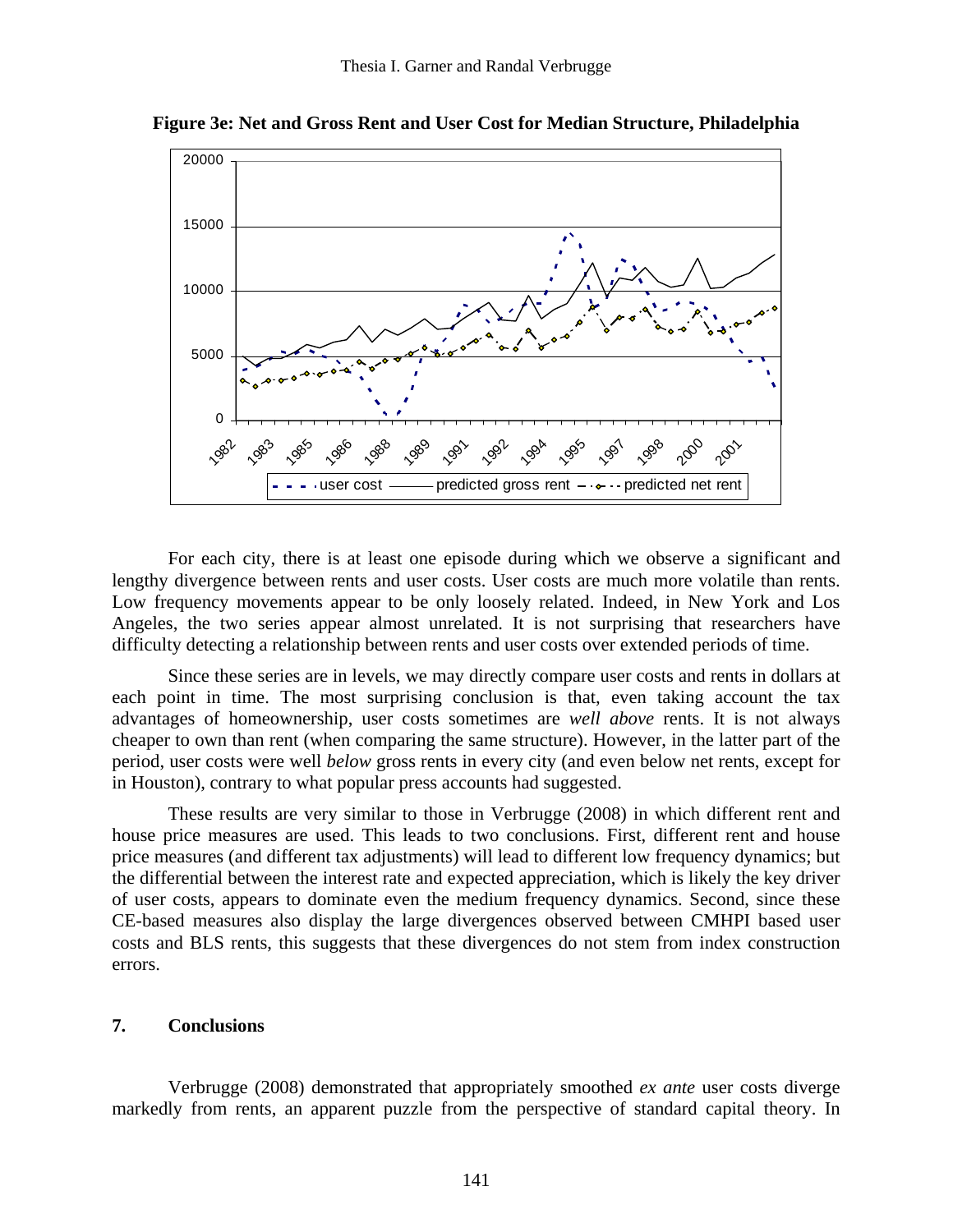particular, these measures diverge markedly both in growth rates – user costs are substantially more volatile – and in levels – user costs diverge from rents over extended periods of time. These divergences hold at both aggregate and disaggregate levels. These findings are of substantial importance to statistical agencies, since housing services form a large proportion of the typical household's total consumption, so that the choice of the homeowner inflation measure is crucial for inflation measurement. We offer our conclusions below.

 In this paper, we extend Verbrugge (2008) by comparing, for five cities, user costs and rents for the same median structure, in levels (i.e., measured in dollars). These measures are constructed using Consumer Expenditure Interview Survey data, combined with house price appreciation forecasts. The overall picture that emerges is similar: our estimated user costs and rents diverge to a surprising degree. It is sometimes far cheaper to rent. (However, for most home owners, it would not have been profitable to become a renter temporarily: Verbrugge (2008) found that the large costs associated with real estate transactions would have prevented risk neutral agents from making profits in expectation by selling one's home, renting for a year, then repurchasing the house.) Arbitrage is evidently rather slow, likely compounded by the search process that plays a key role in real estate transactions. We also found that the dynamics of the estimated price/rent ratio are broadly similar to the dynamics of conventional price/rent ratio measures for housing.

 Do any other factors contribute to the measured divergence? Verbrugge (2008) used indexes from multiple sources, leaving open the possibility that errors in the construction of these indexes might have been responsible for some or all of the divergence. But our finding of divergence in CE-based measures suggests that the explanation lies elsewhere. It is possible that the expected house price appreciation measure could be improved upon; but evidence in Verbrugge (2008) suggests that results are not sensitive to details in how this is constructed. Our understanding of user costs is almost certainly deficient; but Verbrugge (2008) argues that even using current generation user cost approximations (e.g., Díaz and Luengo-Prado 2008, Martin 2004) would not result in an elimination of the puzzling divergence.

In our view, the findings of this study suggest that statistical agencies responsible for compiling price statistics should use rental equivalence as their measure of homeowner user costs, rather than current-generation user cost measures, when this is feasible. First, until the divergence between rents and user costs is explained, it is more conservative to continue to use rental equivalence. Second, there are theoretical justifications for using rental equivalence, outlined in detail in Poole, Ptacek and Verbrugge (2005). Residential real estate is typically a composite good: the structure, a depreciating capital good which delivers a flow of consumption services over a long period of time; and land, an appreciating asset. But financial assets are considered out-of-scope for most price indexes – consumer price indexes seek to track inflation in *current* consumption costs – which suggests that the financial aspects of homeownership are also out-of-scope. A focus on pricing the flow of services, but separating out the financial aspects, leads rather immediately to the idea of estimating the value of those services using the prices of market analogues. The fact that user costs diverge from rents merely reflects, in this view, out-of-scope financial asset movements and transactions costs. Reinforcing this conclusion is the perplexing nature of asset price dynamics. To the extent that these dynamics are poorly understood by current theory, it is difficult to convincingly defend the use of one appreciation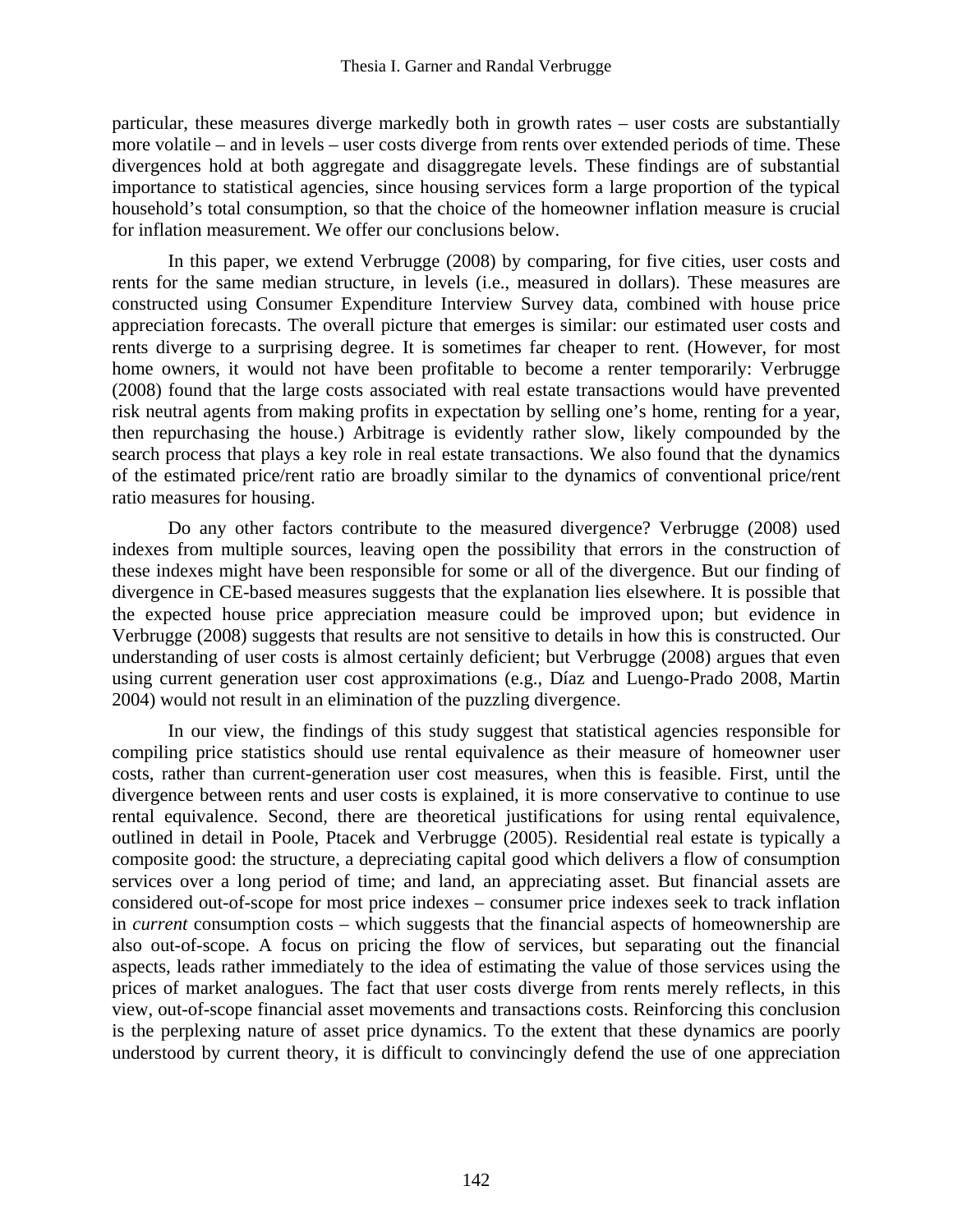imputation over against another.<sup>[25](#page-18-0)</sup> Finally, standard measures of *ex ante* user costs are highly volatile, even if they are smoothed to mimic the implicit smoothing in the CPI rent series; this volatility alone probably renders them unsuitable in a price index. Longer horizon forecasts ameliorate this problem (see Verbrugge 2008 and Garner and Verbrugge 2009), but do not completely resolve it.

Of course, in some countries the rental equivalence method may not be practicable. To price the service flow from an owned dwelling, then, a user cost approach is necessary. In that case, Verbrugge (2008) suggests using a very long horizon appreciation forecast (such as a long moving average), or an inflation forecast, in the user cost formula.

#### **References**

- Ashley, R. and R. Verbrugge (2007), "To difference or not to difference: a Monte Carlo investigation of spurious regression in Vector Autoregressive models," *International Journal of Data Analysis and Techniques and Strategies*, forthcoming.
- Baker, D. (2004), "Too Much Bubbly at the Fed? The New York Federal Reserve Board's Analysis of the Run-Up in Home Prices," Center for Economic and Policy Research.
- Blackley, D.M. and J.R. Follain (1996), "In Search of Empirical Evidence that Links Rent and User Cost," *Regional Science and Urban Economics* 26, 409-431.
- Brookings Institution (2003), "CPI Housing: Summary," Summary of Workshop: *Two Topics in Services: CPI Housing and Computer Software*, May 23, 2003, Brookings Institution.
- Bureau of Labor Statistics (1980), "CPI Issues," Bureau of Labor Statistics Report 593, February.
- Calhoun, C, (1996), "OFHEO House Price Indices: HPI Technical Description," manuscript, OFHEO.
- Case, B, H.O. Pollakowski and S.M. Wachter (1997), "Frequency of transaction and house price modeling." *Journal of Real Estate Economics* 14, 173-187.
- Case, K. and R. Shiller (1987), "Prices of Single-Family Homes since 1970: New Indices for Four Cities." *New England Economic Review* (September/October), 45-56.
- Case, K. and R. Shiller (1989), "The efficiency of the market for single-family homes," *American Economic Review* 79, 125-137.
- Case, K., J.M. Quigley and R. Shiller (2003), "Home-Buyers, Housing and the Macroeconomy," in A. Richards and T. Robinson (eds.), *Asset Prices and Monetary Policy*, Reserve Bank of Australia, 149-188.
- Chambers, M., C. Garriga, and D.E. Schlagenhauf (2008), "Accounting for Changes in the Homeownership Rate," *International Economics Review*, forthcoming.
- Crone, T., L.I. Nakamura and R. Voith (2000), "Measuring Housing Services Inflation," *Journal of Economic and Social Measurement* 26, 153-171.
- Crone, T., L.I. Nakamura and R. Voith (2006) "The CPI for Rents: A Case of Understated Inflation," Working Paper 06-7, January 2006, Federal Reserve Bank of Philadelphia.
- Davis, M. and J. Heathcote (2005), "The price and quantity of residential land in the United States," Georgetown University.

<span id="page-18-0"></span><sup>&</sup>lt;sup>25</sup> Imposing the equality of rents and user costs and solving for expected appreciation as a residual results in an implied expected appreciation series which diverges markedly from actual appreciation. The correct expected appreciation measure derives from applying the correct model to the data; in other words, "fundamentalist" forecasts are required. However, we do not fully understand house price dynamics; over this period, there was controversy over whether there was a bubble, for example. Martin (2006) provides a structural model of house price dynamics with surprising implications.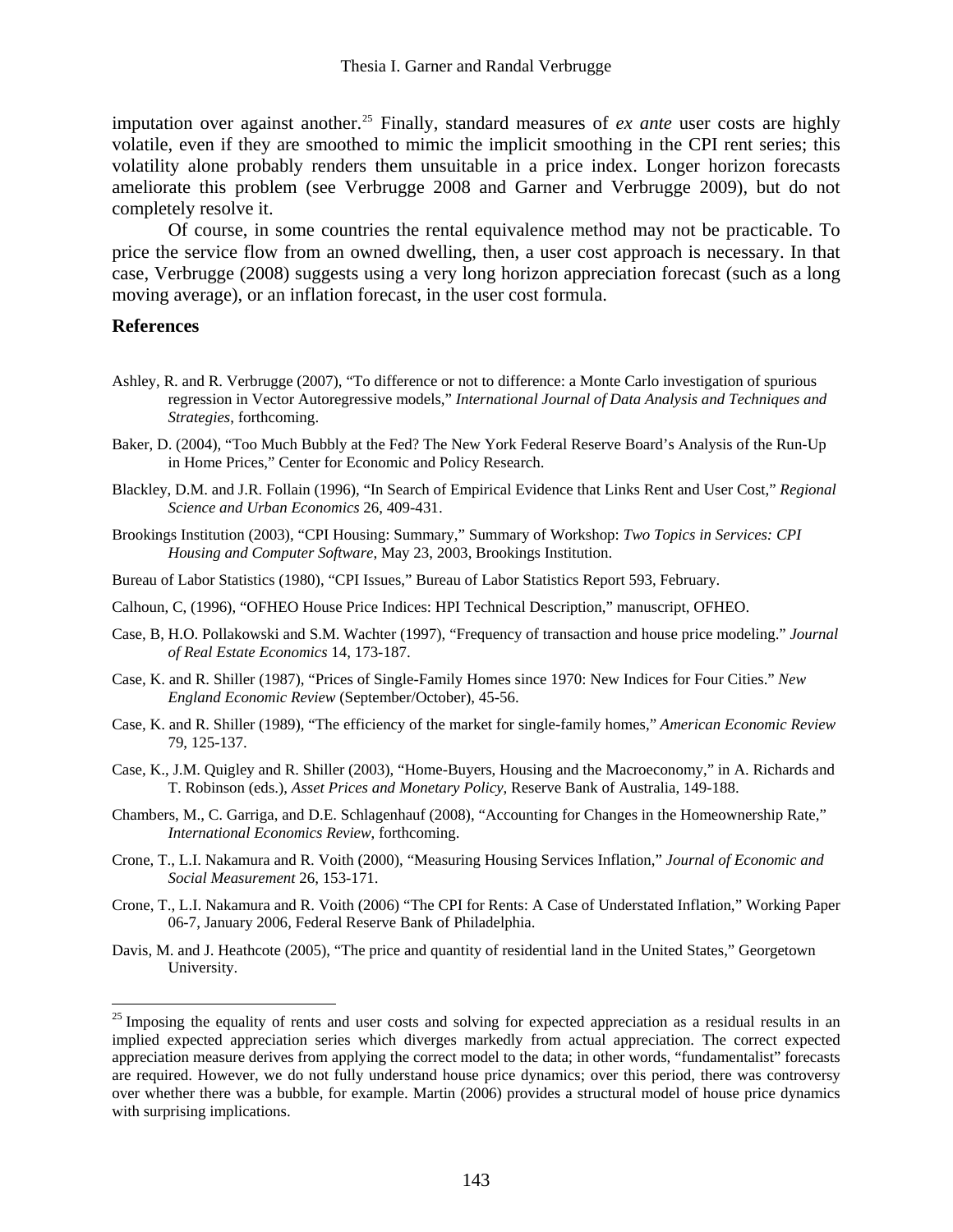- Díaz, A. and M.J. Luengo-Prado. (2008), "On the User Cost and Home Ownership," *Review of Economic Dynamics*, 11 (3), 584-613.
- Diewert, W.E. (2007), "Durables and Owner Occupied Housing in a Consumer Price Index," Discussion Paper 03- 08, Department of Economics, University of British Columbia, Vancouver, Canada, available at http://www.econ.ubc.ca/discpapers/dp0308.pdf; forthcoming in W.E. Diewert, J. Greenlees and C. Hulten (eds.), *Price Index Concepts and Measurement,* NBER Studies in Income and Wealth, U. of Chicago Press.
- Diewert, W.E. and A.O. Nakamura (2009), "Accounting for Housing in a CPI," chapter 2, pp. 7-32 in Diewert, W.E., B.M. Balk, D. Fixler, K.J. Fox and A.O. Nakamura (2009), *PRICE AND PRODUCTIVITY MEASUREMENT: Volume 1 -- Housing*. Trafford Press. Also available at [www.vancouvervolumes.com/](http://www.vancouvervolumes.com/) and [www.indexmeasures.com](http://www.vancouvervolumes.com/).
- DiPasquale, D. and W.C. Wheaton (1992), "The Costs of Capital, Tax Reform, and the Future of the Rental Housing Market," *Journal of Urban Economics* 31, 337-359.
- Dougherty, A. and R. Van Order (1982), "Inflation, Housing Costs, and the Consumer Price Index," *American Economic Review* 72 (1), March, 154-164.
- Dreiman, M.H. and A. Pennington-Cross (2004), "Alternative Methods of Increasing the Precision of Weighted Repeat Sales House Price Indices," *Journal of Real Estate Finance and Economics* 28(4), 299-317.
- Follain, J.R., D.R. Leavens, and O.T. Velz (1993), "Identifying the Effects of Tax Reform on Multifamily Rental Housing," *Journal of Urban Economics* 24, 275–98.
- Francois, J. (1989), "Estimating Homeownership Costs: Owners' Estimates of Implicit Rents and the Relative Importance of Rental Equivalence in the Consumer Price Index," *American Real Estate Economics Association Journal* 17, 87-99.
- Fratantoni, M. and S. Schuh (2003), "Monetary Policy, Housing Investment, and Heterogeneous Regional Markets," *Journal of Money, Credit and Banking* 35 (4), 557-590.
- Gallin, J. (2003), "The Long-Run Relationship between House Prices and Income: Evidence from Local Housing Markets," Federal Reserve Board.
- Gallin, J. (2004), "The Long-Run Relationship between House Prices and Rents," Federal Reserve Board.
- Gallin, J., and R. Verbrugge (2007), "Improving the CPI's Age-Bias Adjustment: Leverage, Disaggregation and Model-Averaging," Bureau of Labor Statistics (BLS) Working Paper #411.
- Garner, T.I., and R. Verbrugge (2009), "Reconciling User Costs and Rental Equivalence: Evidence from the U.S. Consumer Expenditure Survey." submitted for publication in the Bureau of Labor Statistics (BLS) Working Paper Series.
- Gatzlaff, D.H., and D.R. Haurin (1997), "Sample-selection bias and repeat-sales index estimates." *Journal of Real Estate Economics* 14, 33-50.
- Gillen, K.C. (2005), "Philadelphia House Price Indices: Technical FAQ and Documentation," Wharton School, University of Pennsylvania.
- Gillingham, R. (1980), "Estimating the User Cost of Owner-Occupied Housing," *Monthly Labor Review* 103 (2), 31-35.
- Gillingham, R. (1983), "Measuring the Cost of Shelter for Homeowners: Theoretical and Empirical Considerations." *Review of Economics and Statistics* 65 (2), 254-265.
- Glaeser, E. and Y. Gyourko (2002), "Zoning's Steep Price." *Regulation* 25.3, 24-30.
- Glaeser, E. and J. Shapiro (2003), "The Benefits of the Home Mortgage Interest Deduction," *Tax Policy and the Economy* 17, 37-82.
- Goodman, J. and E. Belsky (1996), "Explaining the Vacancy Rate-Rent Paradox of the 1980s," *Journal of Real Estate Research* 11.3, 309-323.
- Green, R. and S. Malpezzi (2003), *A Primer on U.S. Housing Markets and Housing Policy*, Urban Institute Press.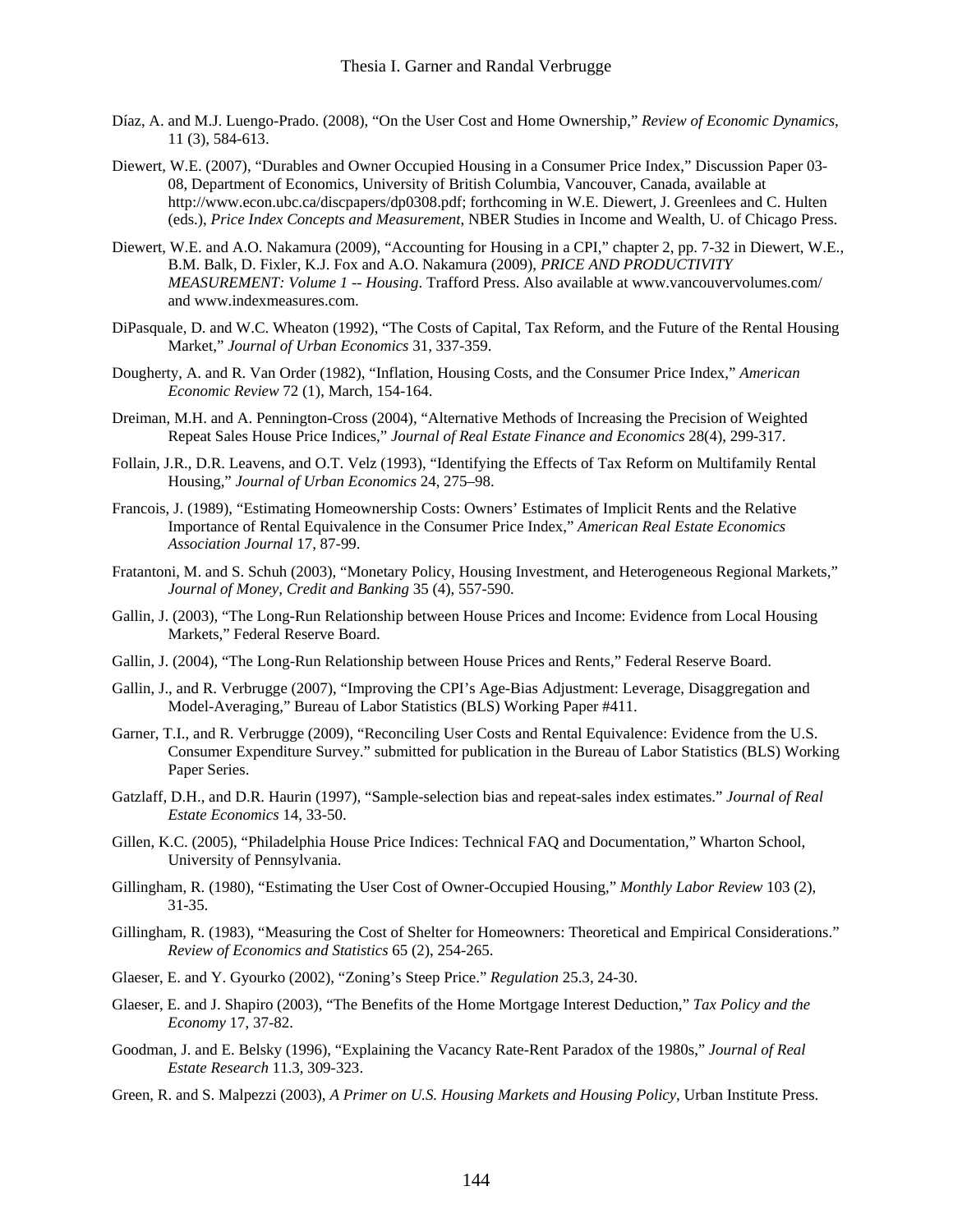- Greenlees, J.S. (1982a), "An Empirical Evaluation of the CPI Home Purchase Index, 1973-1978," *American Real Estate and Urban Economics Journal* 10 (1) Spring, 1-24.
- Greenlees, J.S. (1982b), "Sample Truncation in FHA Data: Implications for Home Purchase Indexes," *Southern Economic Journal* 48 (4), 917-931.
- Guðnason, R. and G. Jónsdóttir (2006), "The House Price Index, Market Prices and Flow of Services Methods," presented at the OECD-IMF Workshop on Real Estate Price Indexes held in Paris, November 6-7, 2006. http://www.oecd.org/dataoecd/2/42/37583740.pdf.
- Guðnason, R. and G.R. Jónsdóttir (2009), "Owner Occupied Housing in the Icelandic CPI," chapter 9, pp. 147-150 in Diewert, W.E., B.M. Balk, D. Fixler, K.J. Fox and A.O. Nakamura (2009), *PRICE AND PRODUCTIVITY MEASUREMENT: Volume 1 -- Housing*. Trafford Press. Also available at [www.vancouvervolumes.com/ and www.indexmeasures.com.](http://www.vancouvervolumes.com/)
- Hall, R.E. and D.W. Jorgenson. (1967), "Tax Policy and Investment Behavior," *American Economic Review* 57 (3) June, 391-414.
- Hatzius, J. (2004), "Housing and the U.S. Consumer: Mortgaging the Economy's Future," *Goldman Sachs Global Economics Paper* 83.
- Haurin, D., P. Hendershott and D. Kim (1991), "Local House Price Indexes: 1982-1991," *Journal of the American Real Estate and Urban Economics Association*, 451-472.
- Himmelberg, C., C. Mayer and T. Sinai (2005), "Assessing High House Prices: Bubbles, Fundamentals, and Misperceptions," *Journal of Economic Perspectives* 19 (4), 67-92.
- Hinich, M.J. (1982), "Testing for Gaussianity and Linearity of a Stationary Time Series," *Journal of Time Series Analysis* 3 (3), 169-176.
- Hinich, M.J. (1996), "Testing for Dependence in the Input to a Linear Time Series Model," *Nonparametric Statistics 6*, 205-221.
- Katz, A.J. (1983), "Valuing the Services of Consumer Durables," *Review of Income and Wealth* 29, 405-427.
- Katz, A.J. (2009), "Estimating Dwelling Services in the Candidate Countries: Theoretical and Practical Considerations in Developing Methodologies Based on a User Cost of Capital Measure," chapter 3, pp. 33- 50 in Diewert, W.E., B.M. Balk, D. Fixler, K.J. Fox and A.O. Nakamura (2009), *PRICE AND PRODUCTIVITY MEASUREMENT: Volume 1 -- Housing*. Trafford Press. Also available at [www.vancouvervolumes.com/ and www.indexmeasures.com.](http://www.vancouvervolumes.com/)
- Krainer, J. (2003), "House Price Bubbles," *Federal Reserve Bank of San Francisco Economic Letter* 2003-6.
- Landefeld, J.S. and S.H. McCulla (2000), "Accounting for Nonmarket Household Production within a National Accounts Framework," *Review of Income and Wealth* 46 (3), 289-307.
- Leamer, E.E. (2002), "Bubble Trouble? Your House has a P/E Ratio Too," UCLA Anderson Forecast.
- Luengo-Prado, M., P. Sullivan, R. Verbrugge and K. Vetechova (2008) "The Dynamics of User Costs and Rents," manuscript in progress, Bureau of Labor Statistics.
- Maag, E. (2003), "A Brief History of Marginal Tax Rates," *Urban Institute* (www.urban.org).
- Martin, R. (2004), "Paper on User Costs and Rents," manuscript in progress, Board of Governors of the Federal Reserve System.
- Martin, R. (2006), "The Baby Boom: Predictability in House Prices and Interest Rates," Board of Governors of the Federal Reserve System.
- Max, S. (2004), "For Rent, Cheap," *CNN Money*, February 11.
- McCarthy, J., R.W. Peach, and A. McKay (2004), "Housing Trends in the 1990s: The Effects on Rent Inflation and Its Measurement in the CPI," manuscript, Federal Reserve Bank of New York.
- McCarthy, J. and R.W. Peach (2004), "Are Home Prices the Next "Bubble"? *FRBNY Economic Policy Review*, December.